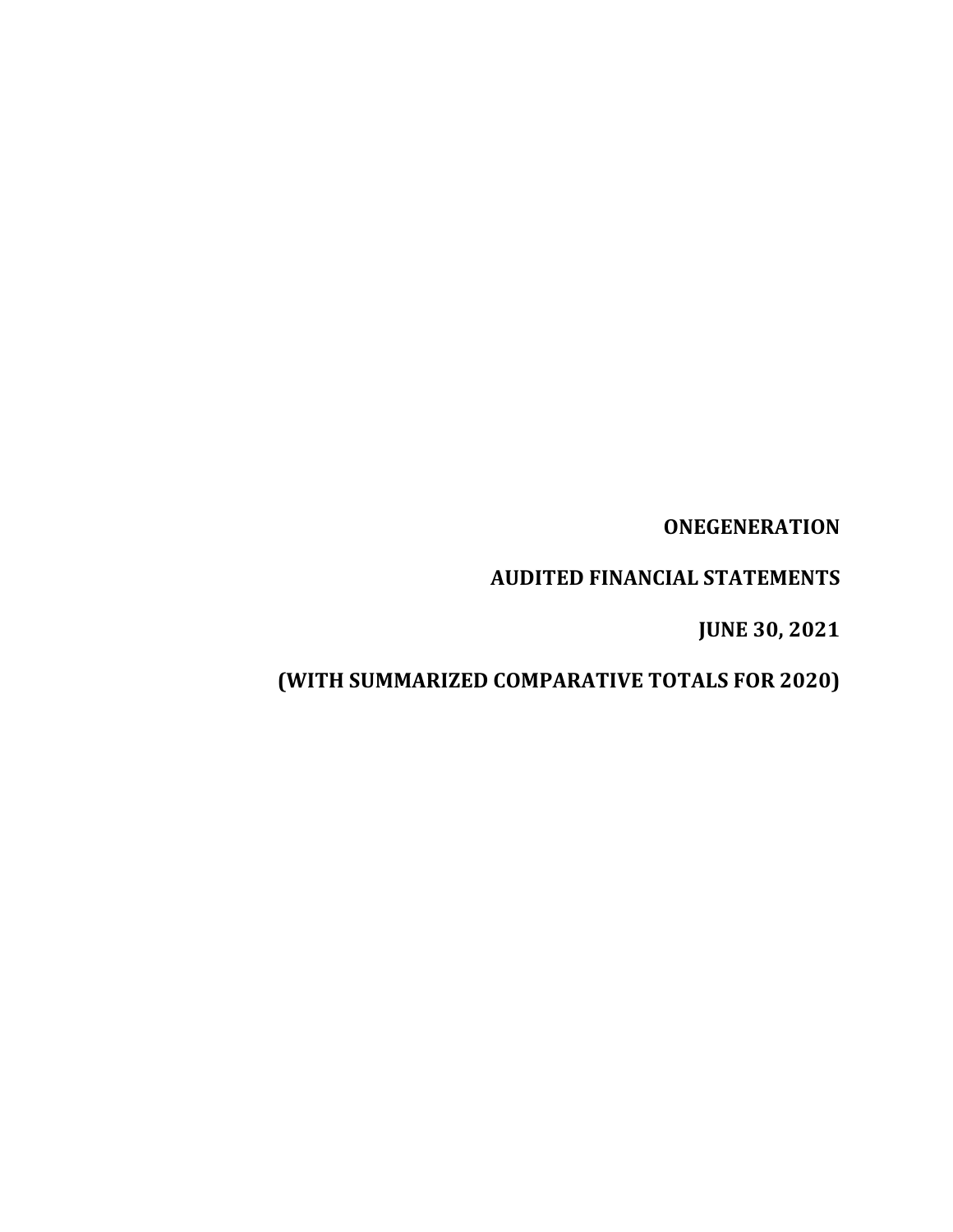# **TABLE OF CONTENTS**

|                                                                                                                                                                                                                          | Page      |
|--------------------------------------------------------------------------------------------------------------------------------------------------------------------------------------------------------------------------|-----------|
| <b>INDEPENDENT AUDITOR'S REPORT</b>                                                                                                                                                                                      | $1 - 3$   |
| <b>FINANCIAL STATEMENTS</b>                                                                                                                                                                                              |           |
| Statement of financial position                                                                                                                                                                                          | 4         |
| <b>Statement of activities</b>                                                                                                                                                                                           | 5         |
| Statement of functional expenses                                                                                                                                                                                         | 6         |
| Statement of cash flows                                                                                                                                                                                                  | 7         |
| Notes to financial statements                                                                                                                                                                                            | $8 - 23$  |
| SUPPLEMENTARY INFORMATION                                                                                                                                                                                                |           |
| Schedule of expenditures of federal awards                                                                                                                                                                               | 24        |
| Notes to the Schedule of Expenditures of Federal Awards                                                                                                                                                                  | 25        |
| Independent auditor's report on internal control over financial reporting and<br>on compliance and other matters based on an audit of financial statements<br>performed in accordance with government auditing standards | $26 - 27$ |
| Independent auditor's report on compliance for each major federal program<br>and report on internal control over compliance in accordance with the<br><b>Uniform Guidance</b>                                            | $28 - 30$ |
| Schedule of audit results, findings, and questioned costs                                                                                                                                                                | 31        |
| Supplementary Schedule #1: Schedule of functional expenses - department of aging                                                                                                                                         | 32        |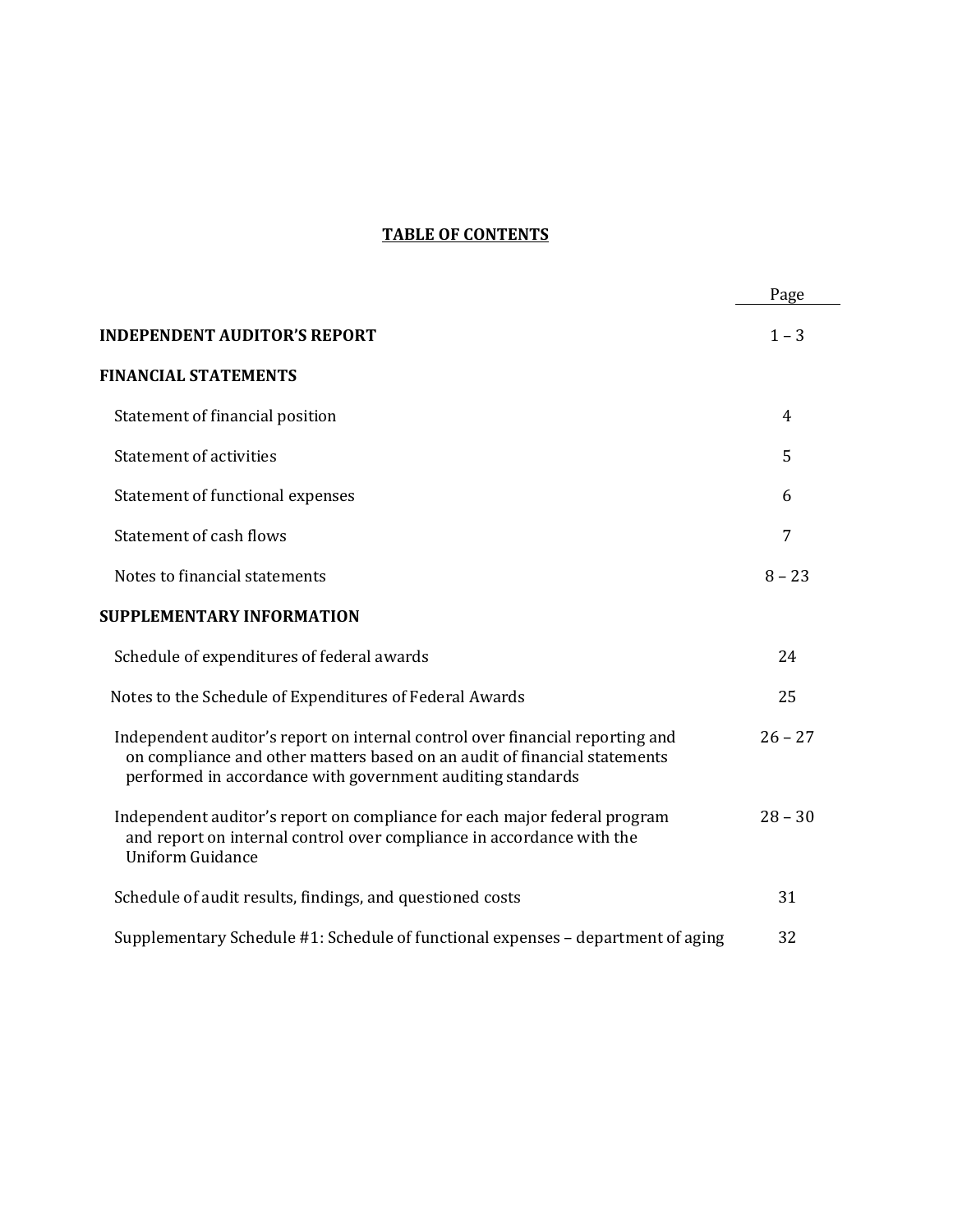

www.ozurovichandassociates.com

## **INDEPENDENT AUDITOR'S REPORT**

To the Board of Directors of **ONEgeneration** Van Nuys, California

## **Report on the Financial Statements**

We have audited the accompanying financial statements of ONEgeneration, which comprise the statement of financial position as of June 30, 2021, and the related statements of activities, functional expenses, and cash flows for the year then ended and the related notes to the financial statements.

#### *Management's Responsibility for the Financial Statements*

Management is responsible for the preparation and fair presentation of these financial statements in accordance with accounting principles generally accepted in the United States of America; this includes the design, implementation, and maintenance of internal control relevant to the preparation and fair presentation of financial statements that are free from material misstatement, whether due to fraud or error.

## *Auditor's Responsibility*

Our responsibility is to express an opinion on these financial statements based on our audit. We conducted our audit in accordance with auditing standards generally accepted in the United States of America and the standards applicable to financial audits contained in *Government Auditing Standards*, issued by the Comptroller General of the United States. Those standards require that we plan and perform the audit to obtain reasonable assurance about whether the financial statements are free from material misstatement.

An audit involves performing procedures to obtain audit evidence about the amounts and disclosures in the financial statements. The procedures selected depend on the auditor's judgment, including the assessment of the risks of material misstatement of the financial statements, whether due to fraud or error. In making those risk assessments, the auditor considers internal control relevant to the entity's preparation and fair presentation of the financial statements in order to design audit procedures that are appropriate in the circumstances, but not for the purpose of expressing an opinion on the effectiveness of the entity's internal control. Accordingly, we express no such opinion. An audit also includes evaluating the appropriateness of accounting policies used and the reasonableness of significant accounting estimates made by management, as well as evaluating the overall presentation of the financial statements.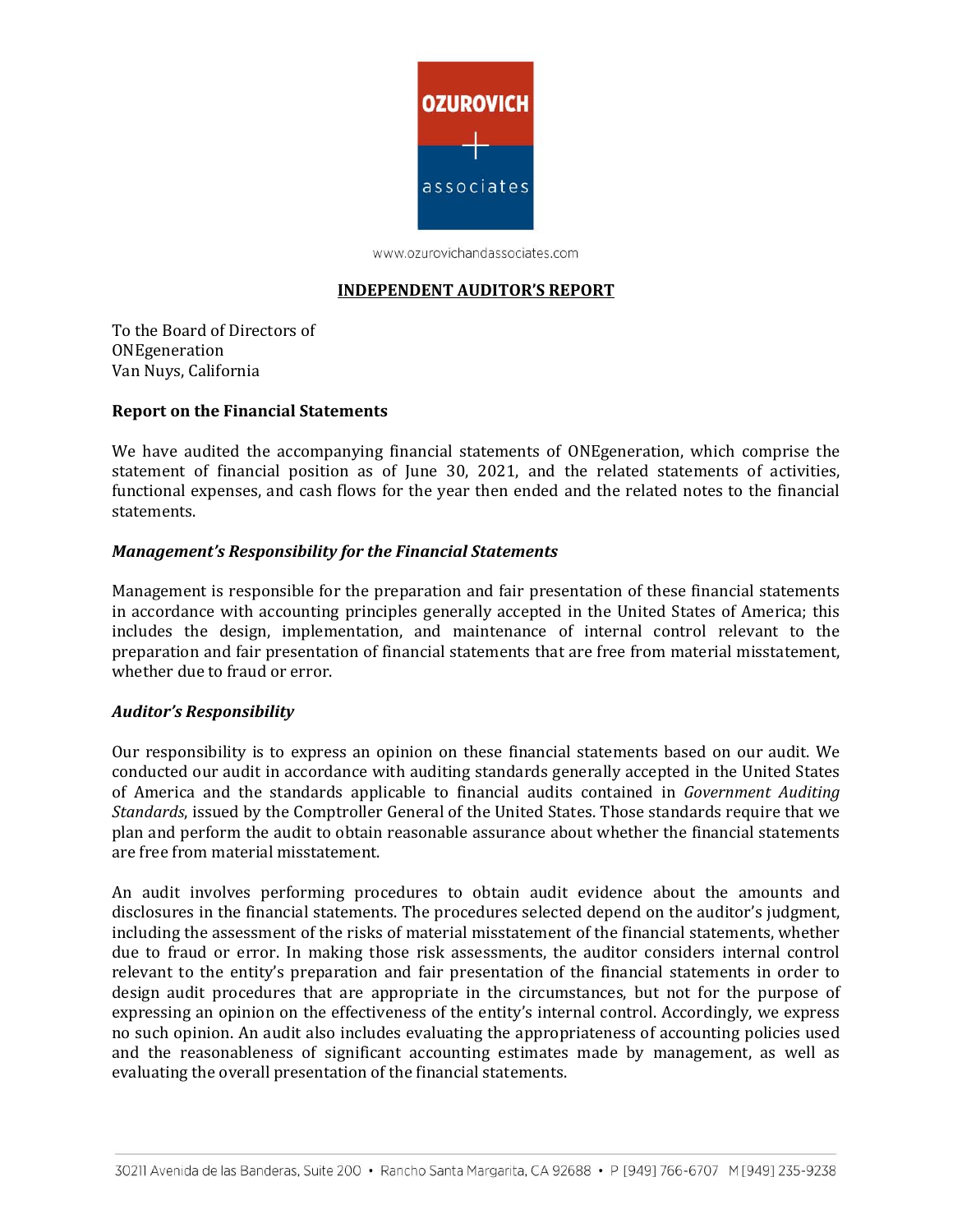We believe that the audit evidence we have obtained is sufficient and appropriate to provide a basis for our audit opinion.

## *Opinion*

In our opinion, the financial statements referred to above present fairly, in all material respects, the financial position of ONEgeneration as of June 30, 2021, and the changes in its net assets and its cash flows for the year then ended in accordance with accounting principles generally accepted in the United States of America.

## *Other Matters*

## *Other Information*

Our audit was conducted for the purpose of forming an opinion on the financial statements as a whole. The accompanying Schedule of Expenditures of Federal Awards is presented for purposes of additional analysis as required by the audit requirements of Title 2 U.S. Code of Federal Regulations (CFR) Part 200, *Uniform Administrative Requirements, Cost Principles, and Audit Requirements for Federal Awards* (Uniform Guidance) and is not a required part of the financial statements. Such information is the responsibility of management and was derived from and relates directly to the underlying accounting and other records used to prepare the financial statements. The information has been subjected to the auditing procedures applied in the audit of the financial statements and certain additional procedures, including comparing and reconciling such information directly to the underlying accounting and other records used to prepare the financial statements or to the financial statements themselves, and other additional procedures in accordance with auditing standards generally accepted in the United States of America. In our opinion, the Schedule of Expenditures of Federal Awards is fairly stated in all material respects in relation to the financial statements as a whole.

## *Report on Supplementary Information*

Our audit was conducted for the purpose of forming an opinion on the financial statements as a whole. The Supplementary Schedule # 1 – Statement of Functional Expenses – Department of Aging is presented for purposes of additional analysis and is not a required part of the financial statements. Such information is the responsibility of management and was derived from and relates directly to the underlying accounting and other records used to prepare the financial statements. The information has been subjected to the auditing procedures applied in the audit of the financial statements and certain additional procedures, including comparing and reconciling such information directly to the underlying accounting and other records used to prepare the financial statements or to the financial statements themselves, and other additional procedures in accordance with auditing standards generally accepted in the United States of America. In our opinion, the Supplementary Schedule # 1 – Statement of Functional Expenses – Department of Aging is fairly stated in all material respects in relation to the financial statements as a whole.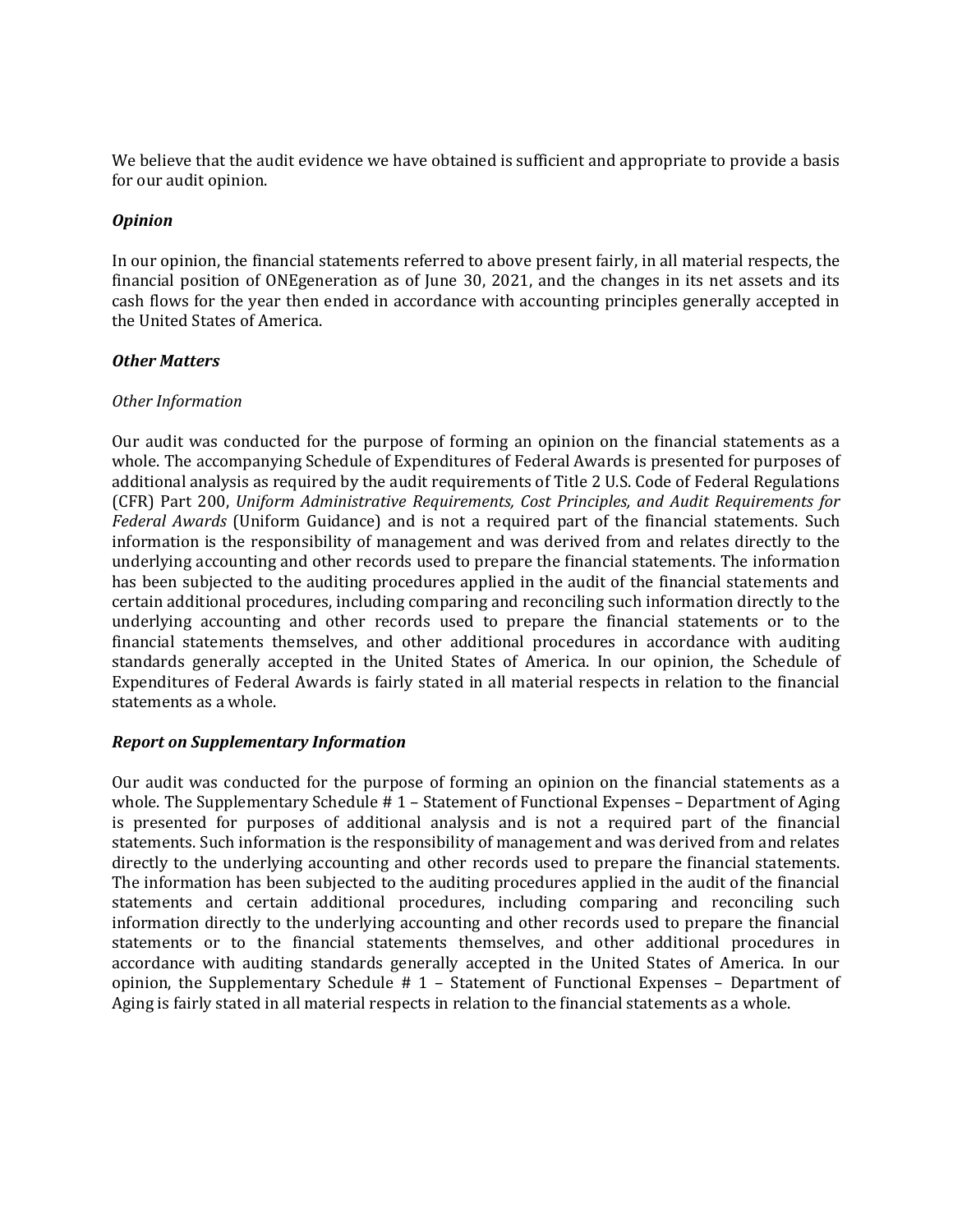## *Report on Summarized Comparative Information*

We have previously audited ONE generation's June 30, 2020 financial statements, and we expressed an unmodified audit opinion on those audited financial statements in our report dated March 31, 2021. In our opinion, the summarized comparative information presented herein as of and for the year ended June 30, 2020 is consistent, in all material respects, with the audited financial statements from which it has been derived.

## **Other Reporting Required by Government Auditing Standards**

In accordance with *Government Auditing Standards*, we have also issued our report dated March 22, 2022 on our consideration of ONEgeneration's internal control over financial reporting and on our tests of its compliance with certain provisions of laws, regulations, contracts and grant agreements, and other matters. The purpose of that report is solely to describe the scope of our testing of internal control over financial reporting and compliance and the results of that testing, and not to provide an opinion on the effectiveness of ONEgeneration's internal control over financial reporting or on compliance. That report is an integral part of an audit performed in accordance with *Government Auditing Standards* in considering ONEgeneration's internal control over financial reporting and compliance.

*Ozurovich & Associates*

Ozurovich & Associates DN: Cn=Ozurovich & Associates, o, ou,

Digitally signed by Ozurovich & Associates email=matt@ozandassociates.com, c=US Date: 2022.03.22 12:56:53 -07'00'

Rancho Santa Margarita, California March 22, 2022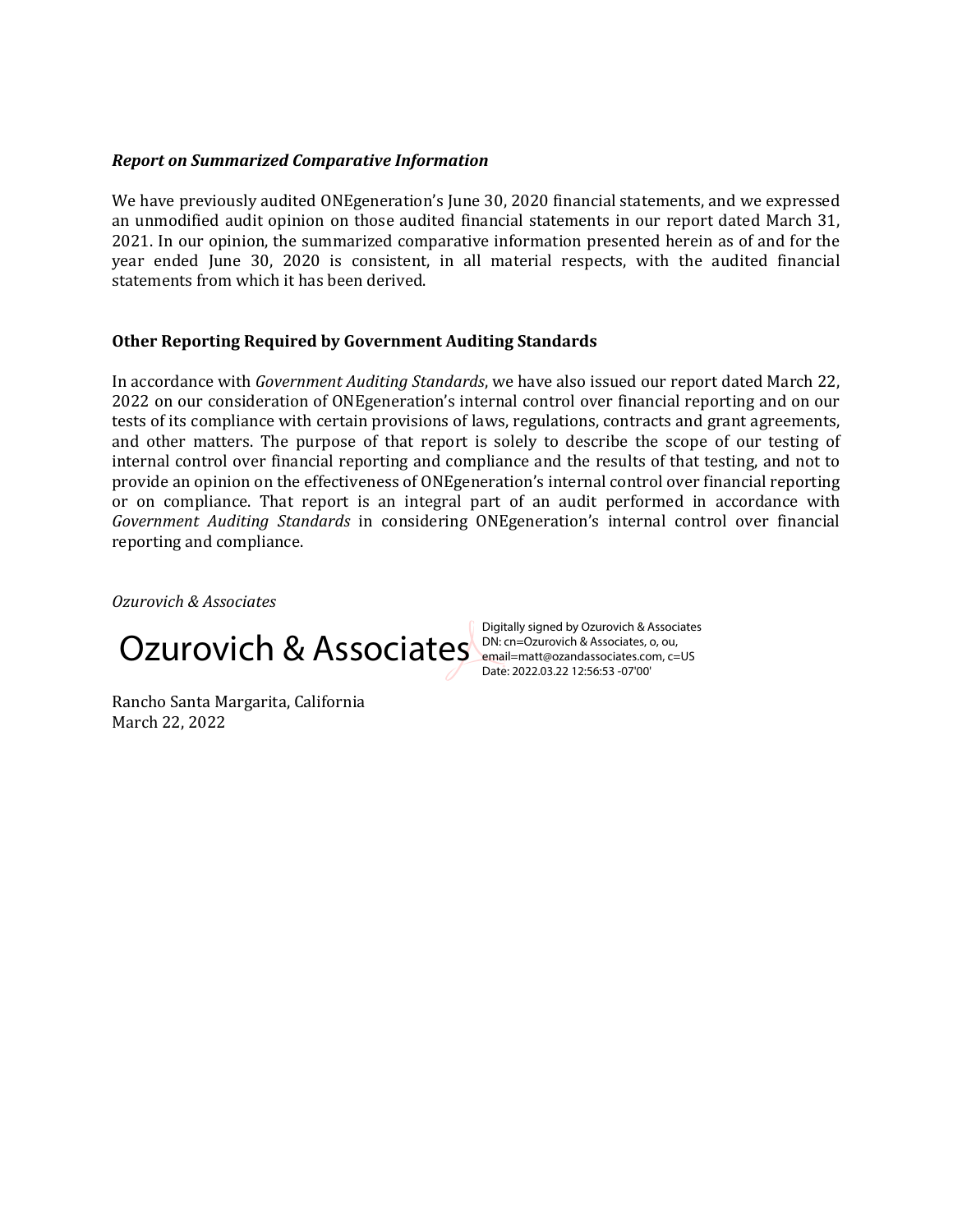#### **ONEGENERATION STATEMENT OF FINANCIAL POSITION JUNE 30, 2021 (WITH SUMMARIZED COMPARATIVE TOTALS FOR 2020)**

|                                                    |                      |           |                     | 2021              |              |           | 2020            |
|----------------------------------------------------|----------------------|-----------|---------------------|-------------------|--------------|-----------|-----------------|
|                                                    | <b>WITHOUT DONOR</b> |           |                     | <b>WITH DONOR</b> |              |           |                 |
|                                                    | <b>RESTRICTIONS</b>  |           | <b>RESTRICTIONS</b> |                   | <b>TOTAL</b> |           | <b>TOTAL</b>    |
| <b>ASSETS</b>                                      |                      |           |                     |                   |              |           |                 |
| Current assets                                     |                      |           |                     |                   |              |           |                 |
| Cash and cash equivalents - general                | \$                   | 273.067   | \$                  | 854,372           | \$           | 1,127,439 | \$<br>1,177,105 |
| Cash and cash equivalents - board designated       |                      | 10,360    |                     |                   |              | 10,360    | 10,360          |
| Investments - board designated (Note 3)            |                      | 801,373   |                     |                   |              | 801,373   | 500,000         |
| Grants, pledges and fees receivable - net          |                      | 1,503,922 |                     | 190,000           |              | 1,693,922 | 1,358,853       |
| Prepaid expenses                                   |                      | 54,335    |                     |                   |              | 54,335    | 58,622          |
| <b>Total current assets</b>                        |                      | 2,643,057 |                     | 1,044,372         |              | 3,687,429 | 3,104,940       |
| Property and equipment - net (Note 4)              |                      | 2,564,064 |                     |                   |              | 2,564,064 | 2,486,777       |
| <b>TOTAL ASSETS</b>                                | \$                   | 5,207,121 | \$                  | 1,044,372         | \$           | 6,251,493 | \$<br>5,591,717 |
| <b>LIABILITIES</b>                                 |                      |           |                     |                   |              |           |                 |
| <b>Current liabilities</b>                         |                      |           |                     |                   |              |           |                 |
| Accounts payable                                   | \$                   | 354,149   | \$                  |                   | \$           | 354,149   | \$<br>598,697   |
| Accrued expenses (Note 5)                          |                      | 489,404   |                     |                   |              | 489,404   | 512,767         |
| Notes payable - current (Note 6)                   |                      | 8,657     |                     |                   |              | 8,657     | 8,657           |
| EIDL payable - current (Note 8)                    |                      | 11,784    |                     |                   |              | 11,784    | 3,974           |
| <b>Total current liabilities</b>                   |                      | 863,994   |                     |                   |              | 863,994   | 1,124,095       |
| Long-term liabilities                              |                      |           |                     |                   |              |           |                 |
| Notes payable (Note 6)                             |                      | 92,022    |                     |                   |              | 92,022    | 100,679         |
| Line of credit (Note 7)                            |                      |           |                     |                   |              |           | 400,000         |
| EIDL payable (Note 8)                              |                      | 497,155   |                     |                   |              | 497,155   | 496,026         |
| PPP loan payable (Note 8)                          |                      | 1,052,845 |                     |                   |              | 1,052,845 | 1,058,500       |
| <b>Total long-term liabilities</b>                 |                      | 1,642,022 |                     |                   |              | 1,642,022 | 2,055,205       |
| <b>TOTAL LIABILITIES</b>                           |                      | 2,506,016 |                     |                   |              | 2,506,016 | 3,179,300       |
| <b>NET ASSETS</b>                                  |                      |           |                     |                   |              |           |                 |
| Net assets without donor restrictions              |                      |           |                     |                   |              |           |                 |
| General fund                                       |                      | 1,889,372 |                     |                   |              | 1,889,372 | 474,952         |
| Board designated fund (Note 14)                    |                      | 811,733   |                     |                   |              | 811,733   | 510,360         |
| <b>Total net assets without donor restrictions</b> |                      | 2,701,105 |                     |                   |              | 2,701,105 | 985,312         |
| Net assets with donor restrictions (Note 11)       |                      |           |                     | 1,044,372         |              | 1,044,372 | 1,427,105       |
| <b>TOTAL NET ASSETS</b>                            |                      | 2,701,105 |                     | 1,044,372         |              | 3,745,477 | 2,412,417       |
| <b>TOTAL LIABILITIES AND NET ASSETS</b>            | \$                   | 5,207,121 | \$                  | 1,044,372         | \$           | 6,251,493 | \$<br>5,591,717 |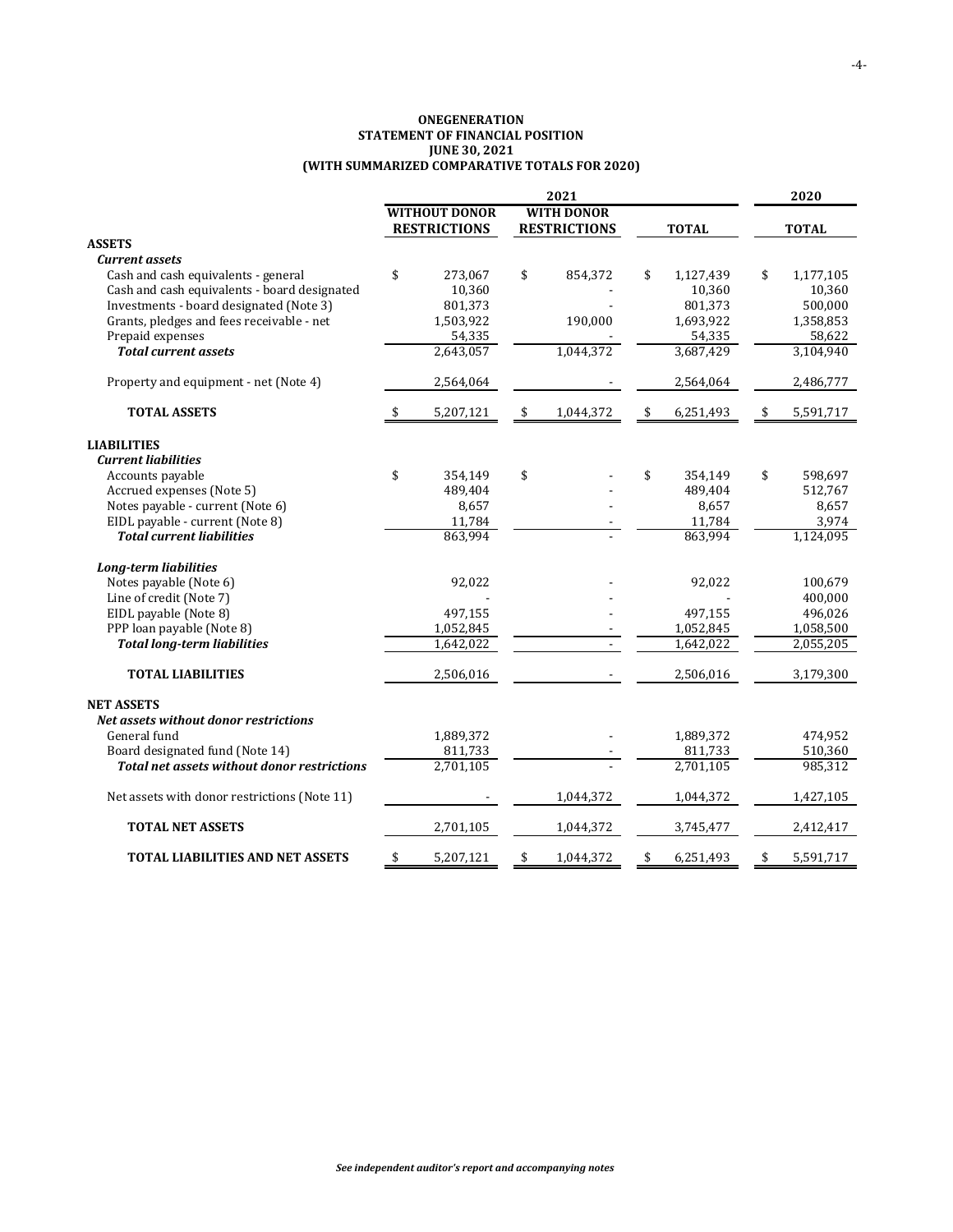#### **(WITH SUMMARIZED COMPARATIVE TOTALS FOR 2020) FOR THE YEAR ENDED JUNE 30, 2021 STATEMENT OF ACTIVITIES ONEGENERATION**

|                                                 | 2021                 |                     |    |                     |    |                     | 2020 |                     |
|-------------------------------------------------|----------------------|---------------------|----|---------------------|----|---------------------|------|---------------------|
|                                                 | <b>WITHOUT DONOR</b> |                     |    | <b>WITH DONOR</b>   |    |                     |      |                     |
|                                                 |                      | <b>RESTRICTIONS</b> |    | <b>RESTRICTIONS</b> |    | <b>TOTAL</b>        |      | <b>TOTAL</b>        |
| <b>REVENUE AND SUPPORT</b>                      |                      |                     |    |                     |    |                     |      |                     |
| <b>Support</b>                                  |                      |                     |    |                     |    |                     |      |                     |
| Contributions                                   | \$                   | 605,114             | \$ | 1,044,372           | \$ | 1,649,486           | \$   | 2,269,338           |
| Government contracts                            |                      | 3,819,599           |    |                     |    | 3,819,599           |      | 2,404,156           |
| Special events                                  |                      | 111,348             |    |                     |    | 111,348             |      | 112,971             |
| Program service donations                       |                      | 72,810              |    |                     |    | 72,810              |      | 106,004             |
| <b>Total support</b>                            |                      | 4,608,871           |    | 1,044,372           |    | 5,653,243           |      | 4,892,469           |
| Revenue                                         |                      |                     |    |                     |    |                     |      |                     |
| Daycare fees                                    |                      | 2,316,025           |    |                     |    | 2,316,025           |      | 2,712,026           |
| Farmers market income                           |                      | 192,429             |    |                     |    | 192,429             |      | 156,334             |
| Other income                                    |                      | 462,963             |    |                     |    | 462,963             |      | 367,376             |
| Travel income - senior program                  |                      |                     |    |                     |    |                     |      | 33,788              |
| Rental income                                   |                      | 141,303             |    |                     |    | 141,303             |      | 175,028             |
| Interest income                                 |                      | 2,543               |    |                     |    | 2,543               |      | 1,413               |
| <b>Total revenue</b>                            |                      | 3,115,263           |    | $\blacksquare$      |    | 3,115,263           |      | 3,445,965           |
|                                                 |                      |                     |    |                     |    |                     |      |                     |
| Donated facilities (Note 13)                    |                      | 570,494             |    |                     |    | 570,494             |      | 550,120             |
|                                                 |                      |                     |    |                     |    |                     |      |                     |
| Net assets released from restrictions (Note 12) |                      |                     |    |                     |    |                     |      |                     |
| Satisfaction of program restrictions            |                      | 1,177,105           |    | (1, 177, 105)       |    |                     |      |                     |
| Expiration of time restrictions                 |                      | 250,000             |    | (250,000)           |    |                     |      |                     |
|                                                 |                      | 1,427,105           |    | (1,427,105)         |    |                     |      |                     |
| TOTAL REVENUE, SUPPORT AND RECLASSIFICATIONS    |                      | 9,721,733           |    | (382, 733)          |    | 9,339,000           |      | 8,888,554           |
|                                                 |                      |                     |    |                     |    |                     |      |                     |
| <b>EXPENSES</b>                                 |                      |                     |    |                     |    |                     |      |                     |
| <b>Program services</b>                         |                      |                     |    |                     |    |                     |      |                     |
| Department of aging                             |                      | 2,825,421           |    |                     |    | 2,825,421           |      | 2,169,367           |
| <b>County of Los Angeles WDACS</b>              |                      | 471,618             |    |                     |    | 471,618             |      | 127,960             |
| Childcare                                       |                      | 2,209,641           |    |                     |    | 2,209,641           |      | 2,840,959           |
| Care management                                 |                      | 1,168,668           |    |                     |    | 1,168,668           |      | 483,359             |
| Grandparents as parents                         |                      | 259,158             |    |                     |    | 259,158             |      | 293,539             |
| Adult day health care                           |                      | 406,876             |    |                     |    | 406,876             |      | 644,225             |
| Adult day social care                           |                      | 290,865             |    |                     |    | 290,865             |      | 596,468             |
| Senior services                                 |                      | 336,625             |    |                     |    | 336,625             |      | 560,195             |
| Farmers market                                  |                      | 64,185              |    |                     |    | 64,185              |      | 57,712              |
| <b>Total program services</b>                   |                      | 8,033,057           |    | $\overline{a}$      |    | 8,033,057           |      | 7,773,784           |
|                                                 |                      |                     |    |                     |    |                     |      |                     |
| <b>Supporting services</b>                      |                      |                     |    |                     |    |                     |      |                     |
| Administrative                                  |                      | 987,626             |    |                     |    | 987,626             |      | 1,028,072           |
| Fund development                                |                      | 55,879<br>1,043,505 |    |                     |    | 55,879<br>1,043,505 |      | 70,081<br>1,098,153 |
| <b>Total supporting services</b>                |                      |                     |    |                     |    |                     |      |                     |
| <b>TOTAL EXPENSES</b>                           |                      | 9,076,562           |    |                     |    | 9,076,562           |      | 8,871,937           |
|                                                 |                      |                     |    |                     |    |                     |      |                     |
| <b>OTHER INCOME AND (EXPENSES)</b>              |                      |                     |    |                     |    |                     |      |                     |
| Gain on debt extinguishment (Note 8)            |                      | 1,070,622           |    |                     |    | 1,070,622           |      |                     |
| <b>CHANGE IN NET ASSETS</b>                     |                      | 1,715,793           |    | (382, 733)          |    | 1,333,060           |      | 16,617              |
|                                                 |                      |                     |    |                     |    |                     |      |                     |
| <b>NET ASSETS, Beginning of year</b>            |                      | 985,312             |    | 1,427,105           |    | 2,412,417           |      | 2,395,800           |
| <b>NET ASSETS, End of year</b>                  | \$                   | 2,701,105           | \$ | 1,044,372           | \$ | 3,745,477           | \$   | 2,412,417           |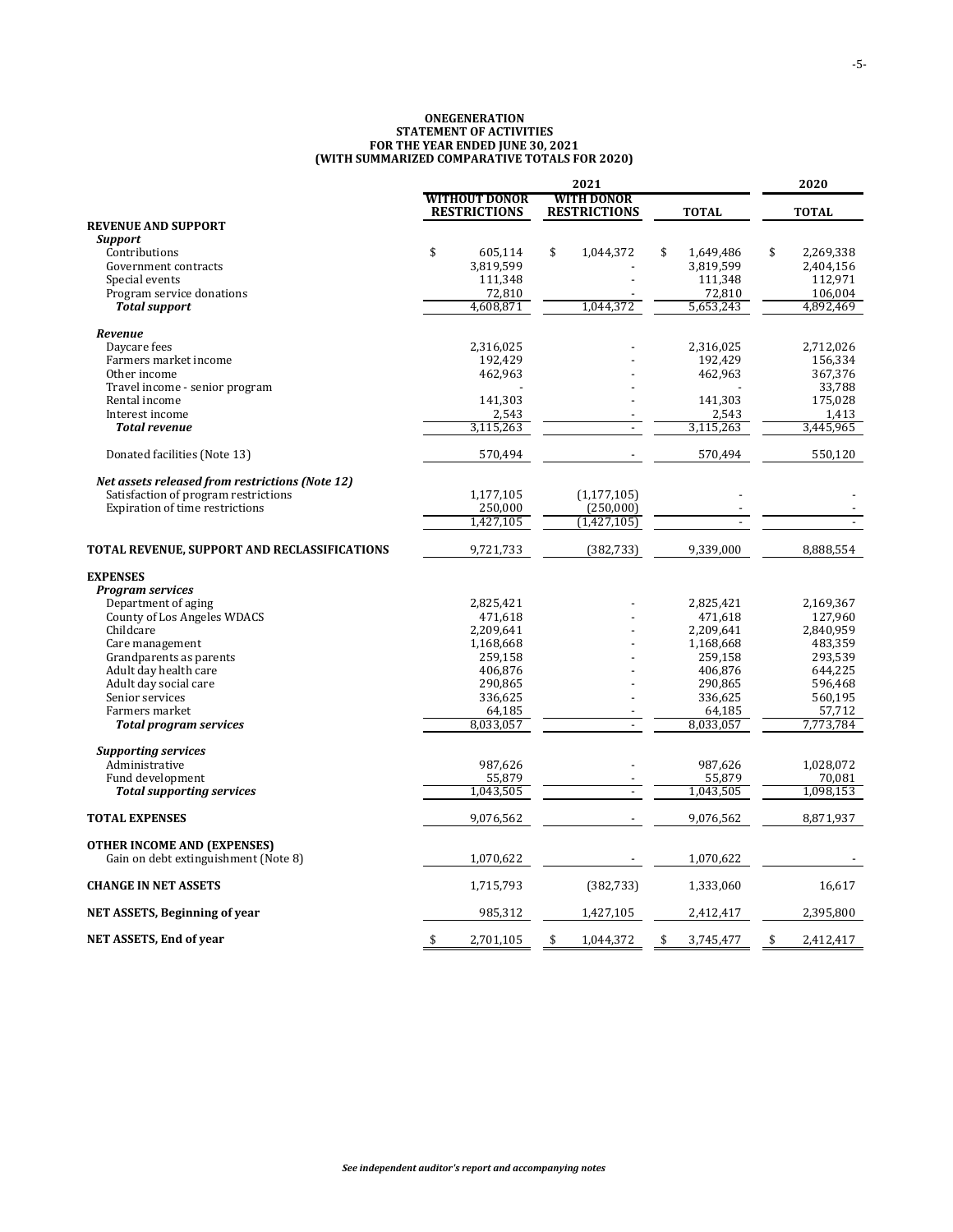#### **ONEGENERATION STATEMENT OF FUNCTIONAL EXPENSES FOR THE YEAR ENDED JUNE 30, 2021 (WITH SUMMARIZED COMPARATIVE TOTALS FOR 2020)**

**2021**

**2020**

|                                         |                                                       |      |                                              |                   |                           |        |                                          |      |                                        | 2021                            |      |                          |      |                          |      |                  |      |                       |      |                     |      |                  |      | 2020             |
|-----------------------------------------|-------------------------------------------------------|------|----------------------------------------------|-------------------|---------------------------|--------|------------------------------------------|------|----------------------------------------|---------------------------------|------|--------------------------|------|--------------------------|------|------------------|------|-----------------------|------|---------------------|------|------------------|------|------------------|
|                                         | <b>Program Services</b><br><b>Supporting Services</b> |      |                                              |                   |                           |        |                                          |      |                                        |                                 |      |                          |      |                          |      |                  |      |                       |      |                     |      |                  |      |                  |
|                                         | Department of<br>Aging                                |      | <b>County of Los</b><br><b>Angeles WDACS</b> | Childcare         | Care<br><b>Management</b> |        | <b>Grandparents as</b><br><b>Parents</b> |      | <b>Adult Day</b><br><b>Health Care</b> | <b>Adult Day Social</b><br>Care |      | <b>Senior Services</b>   |      | <b>Farmers Market</b>    |      | PROGRAM TOTAL    |      | <b>Administration</b> |      | Fund<br>Development |      | <b>TOTAL</b>     |      | <b>TOTAL</b>     |
| Salaries                                | 790,549<br>$\mathbf{\hat{s}}$                         | - \$ | 166,004                                      | 1,449,054         | 518,193<br>- \$           |        | 168,344                                  | - \$ | 263,233                                | 198,511<br>-\$                  | -\$  | 228,048                  | -\$  | 39,342                   | - \$ | 3,821,278        | - \$ | 474,211               | - \$ | 23,291              | \$   | 4,318,780        | \$   | 4,748,421        |
| Payroll taxes and employee benefits     | 213,341                                               |      | 44,818                                       | 239,384           |                           | 85,605 | 27,810                                   |      | 43,486                                 | 32,794                          |      | 37,674                   |      | 6,499                    |      | 731,411          |      | 78,328                |      | 3,848               |      | 813,587          |      | 1,055,228        |
| Total salaries, payroll taxes,          |                                                       |      |                                              |                   |                           |        |                                          |      |                                        |                                 |      |                          |      |                          |      |                  |      |                       |      |                     |      |                  |      |                  |
| and employee benefits                   | 1,003,890                                             |      | 210,822                                      | 1,688,438         | 603,798                   |        | 196,154                                  |      | 306,719                                | 231,305                         |      | 265,722                  |      | 45,841                   |      | 4,552,689        |      | 552,539               |      | 27,139              |      | 5,132,367        |      | 5,803,649        |
| Advertising and recruitment             |                                                       |      |                                              | 675               |                           | 135    |                                          |      | 45                                     | 444                             |      | 367                      |      |                          |      | 1.666            |      | 1,317                 |      |                     |      | 2.983            |      | 1,902            |
| Audit                                   | 18,918                                                |      |                                              |                   |                           | 2,983  |                                          |      | $\sim$                                 |                                 |      |                          |      |                          |      | 21,901           |      | 1,599                 |      |                     |      | 23,500           |      | 21,500           |
| <b>Bad debt</b>                         |                                                       |      |                                              |                   |                           |        |                                          |      | (30)                                   |                                 |      |                          |      |                          |      | (30)             |      |                       |      |                     |      | (30)             |      | (12, 792)        |
| <b>Bank</b> charges                     |                                                       |      |                                              |                   |                           |        | $\sim$                                   |      | $\sim$                                 |                                 |      |                          |      |                          |      | $\sim$           |      | 4,900                 |      |                     |      | 4,900            |      | 9,633            |
| Board expenses                          |                                                       |      |                                              |                   |                           |        |                                          |      |                                        |                                 |      |                          |      |                          |      |                  |      |                       |      |                     |      |                  |      | 792              |
| Computer expenses                       |                                                       |      |                                              | 18,404            |                           | 10,023 | 5,846                                    |      | 7,930                                  | 2,361                           |      | 3,067                    |      | 468                      |      | 48,099           |      | 6,154                 |      |                     |      | 54,253           |      | 40,863           |
| Consulting                              |                                                       |      |                                              |                   | 20,000                    |        | $\overline{\phantom{a}}$                 |      | 2,129                                  |                                 |      |                          |      |                          |      | 22,129           |      | 1,161                 |      |                     |      | 23,290           |      | 32,260           |
| Depreciation                            | 78,665                                                |      |                                              |                   |                           |        |                                          |      |                                        |                                 |      |                          |      |                          |      | 78,665           |      | 242,578               |      |                     |      | 321,243          |      | 273,419          |
| DOA - indirect costs                    | 231,294                                               |      | 33,035                                       |                   |                           | 57,579 |                                          |      |                                        |                                 |      |                          |      | $\overline{\phantom{a}}$ |      | 321,908          |      |                       |      |                     |      | 321,908          |      | 206,128          |
| Dues and subscriptions                  |                                                       |      |                                              |                   |                           |        |                                          |      | 2,770                                  | 1,189                           |      | 250                      |      | $\sim$                   |      | 4,209            |      | 3,000                 |      |                     |      | 7,209            |      | 6,596            |
| Fund development                        |                                                       |      |                                              |                   |                           |        |                                          |      |                                        |                                 |      |                          |      | $\overline{\phantom{a}}$ |      |                  |      |                       |      | 23,533              |      | 23,533           |      | 7,444            |
| Insurance                               | 20,504                                                |      |                                              | 14,519            |                           | 24,996 | 3,106                                    |      | 2,637                                  | 1,989                           |      | 2,285                    |      | 394                      |      | 70,430           |      | 5,188                 |      |                     |      | 75,618           |      | 53,196           |
| Interest expenses                       |                                                       |      |                                              | 13,455            |                           | 4,719  | 2,958                                    |      | 2,444                                  | 1.843                           |      | 2,117                    |      | 365                      |      | 27,901           |      | 4,713                 |      |                     |      | 32,614           |      | 36,247           |
| Legal and accounting                    |                                                       |      |                                              | 4,000             |                           | 8,975  | 1,481                                    |      | 727                                    | 548                             |      | 630                      |      | 109                      |      | 16,470           |      | 1,429                 |      |                     |      | 17,899           |      | 26,385           |
| Maintenance and repair                  | 9,974                                                 |      |                                              | 83,855            | 27,567                    |        | 12,829                                   |      | 14,565                                 | 10,984                          |      | 14,596                   |      | 2,177                    |      | 176,547          |      | 28,635                |      |                     |      | 205,182          |      | 173,250          |
| Marketing and promotion                 |                                                       |      |                                              |                   |                           |        |                                          |      |                                        |                                 |      |                          |      | $\overline{\phantom{a}}$ |      |                  |      | 6,813                 |      |                     |      | 6,813            |      | 6,836            |
| Meals                                   | 1,020,798                                             |      | 187,708                                      | 65,796            |                           | 62,330 | $\sim$                                   |      | 1,638                                  | 254                             |      |                          |      | $\overline{\phantom{a}}$ |      | 1,338,524        |      |                       |      |                     |      | 1,338,524        |      | 949,685          |
| Mileage                                 | 28,466                                                |      |                                              |                   |                           | 1,090  | 715                                      |      | 891                                    | $\overline{\phantom{a}}$        |      | 2,404                    |      | $\overline{\phantom{a}}$ |      | 33,566           |      | 213                   |      |                     |      | 33,779           |      | 40,472           |
| Miscellaneous                           |                                                       |      |                                              | 6,578             |                           | 3,065  | 1,873                                    |      |                                        | $\overline{\phantom{a}}$        |      |                          |      | 5,781                    |      | 17,297           |      | 14,845                |      |                     |      | 32,142           |      | 48,645           |
| Office supplies                         | 57,506                                                |      |                                              | 4,198             |                           |        | 1,017                                    |      | 657                                    | 101                             |      | $\sim$                   |      | 500                      |      | 63,979           |      | 9,285                 |      |                     |      | 73,264           |      | 66,612           |
| Outside services/Professional fees      | 103,721                                               |      | 18,125                                       | 17.470            |                           | 90,749 | $\sim$                                   |      | 140                                    | 1.540                           |      | 1,769                    |      |                          |      | 233,514          |      |                       |      |                     |      | 233,514          |      | 187,397          |
| Postage                                 |                                                       |      |                                              | 3,944             |                           | 1,248  | 422                                      |      | 690                                    | 533                             |      | 571                      |      | 98                       |      | 7,506            |      | 1,298                 |      | 203                 |      | 9,007            |      | 6,542            |
| Printing                                |                                                       |      |                                              |                   |                           | 2,313  | $\sim$                                   |      |                                        |                                 |      | $\overline{\phantom{a}}$ |      | $\overline{\phantom{a}}$ |      | 2,313            |      | 1,177                 |      | 1,927               |      | 5,417            |      | 4,232            |
| Seminars and training                   |                                                       |      |                                              | 16,161            |                           |        | $\overline{\phantom{a}}$                 |      | 2,032                                  | 339                             |      | $\sim$                   |      | $\overline{\phantom{a}}$ |      | 18,532           |      | 1,428                 |      |                     |      | 19,960           |      | 23,307           |
| Supplies                                |                                                       |      |                                              | 42,284            | 14,537                    |        | 4,912                                    |      | 11,575                                 | 6.529                           |      | 7,025                    |      | 1,551                    |      | 88,413           |      | 15,101                |      |                     |      | 103,514          |      | 60,685           |
| Taxes, license and permits<br>Telephone | 42,042                                                |      |                                              | 7,159<br>10,805   |                           | 27,053 | 1,943                                    |      | 8,936<br>1,887                         | 454<br>1,423                    |      | 500<br>1,871             |      | 866<br>282               |      | 17,915<br>87,306 |      | 7,695<br>3,711        |      |                     |      | 25,610<br>91,017 |      | 17,610<br>48,909 |
| Tenant rent subsidies                   |                                                       |      |                                              |                   | 91,901                    |        |                                          |      |                                        |                                 |      |                          |      | $\sim$                   |      | 91,901           |      |                       |      |                     |      | 91,901           |      |                  |
| Transportation                          |                                                       |      |                                              | $\sim$            |                           |        | $\sim$                                   |      |                                        | $\overline{\phantom{a}}$        |      | 103                      |      | $\sim$                   |      | 103              |      | 13                    |      |                     |      | 116              |      | 14,875           |
| Travel expenses                         |                                                       |      |                                              |                   |                           |        |                                          |      |                                        |                                 |      |                          |      |                          |      |                  |      |                       |      |                     |      |                  |      | 24,890           |
| Utilities                               | 93,902                                                |      |                                              | 20,486            |                           | 29,948 | 3,664                                    |      | 3,722                                  | 2,806                           |      | 3,224                    |      | 556                      |      | 158,308          |      | 8,702                 |      |                     |      | 167,010          |      | 116,703          |
| Vehicle fuel and maintenance            | 11,313                                                |      |                                              |                   | 15,208                    |        | $\sim$                                   |      |                                        |                                 |      | $\sim$                   |      | $\sim$                   |      | 26,521           |      | 1,490                 |      |                     |      | 28,011           |      | 23,946           |
| <b>Total expenses before</b>            |                                                       |      |                                              |                   |                           |        |                                          |      |                                        |                                 |      |                          |      |                          |      |                  |      |                       |      |                     |      |                  |      |                  |
| donated facilities                      | 2,720,993                                             |      | 449,690                                      | 2,018,227         | 1,100,217                 |        | 236,920                                  |      | 372,104                                | 264,642                         |      | 306,501                  |      | 58,988                   |      | 7,528,282        |      | 924,984               |      | 52,802              |      | 8,506,068        |      | 8,321,818        |
| Donated facilities                      | 104,428                                               |      | 21,928                                       | 191,414           | 68,451                    |        | 22,238                                   |      | 34,772                                 | 26,223                          |      | 30,124                   |      | 5,197                    |      | 504,775          |      | 62,642                |      | 3,077               |      | 570,494          |      | 550,119          |
| <b>TOTAL EXPENSES</b>                   | 2.825.421<br>$\mathbf{s}$                             | - \$ | 471,618                                      | 2.209.641<br>- \$ | 1,168,668<br>- \$         |        | 259.158                                  | - \$ | 406.876                                | 290.865                         | - \$ | 336.625                  | - \$ | 64,185                   |      | 8.033.057        | - \$ | 987,626               |      | 55.879              | - \$ | 9.076.562        | - \$ | 8,871,937        |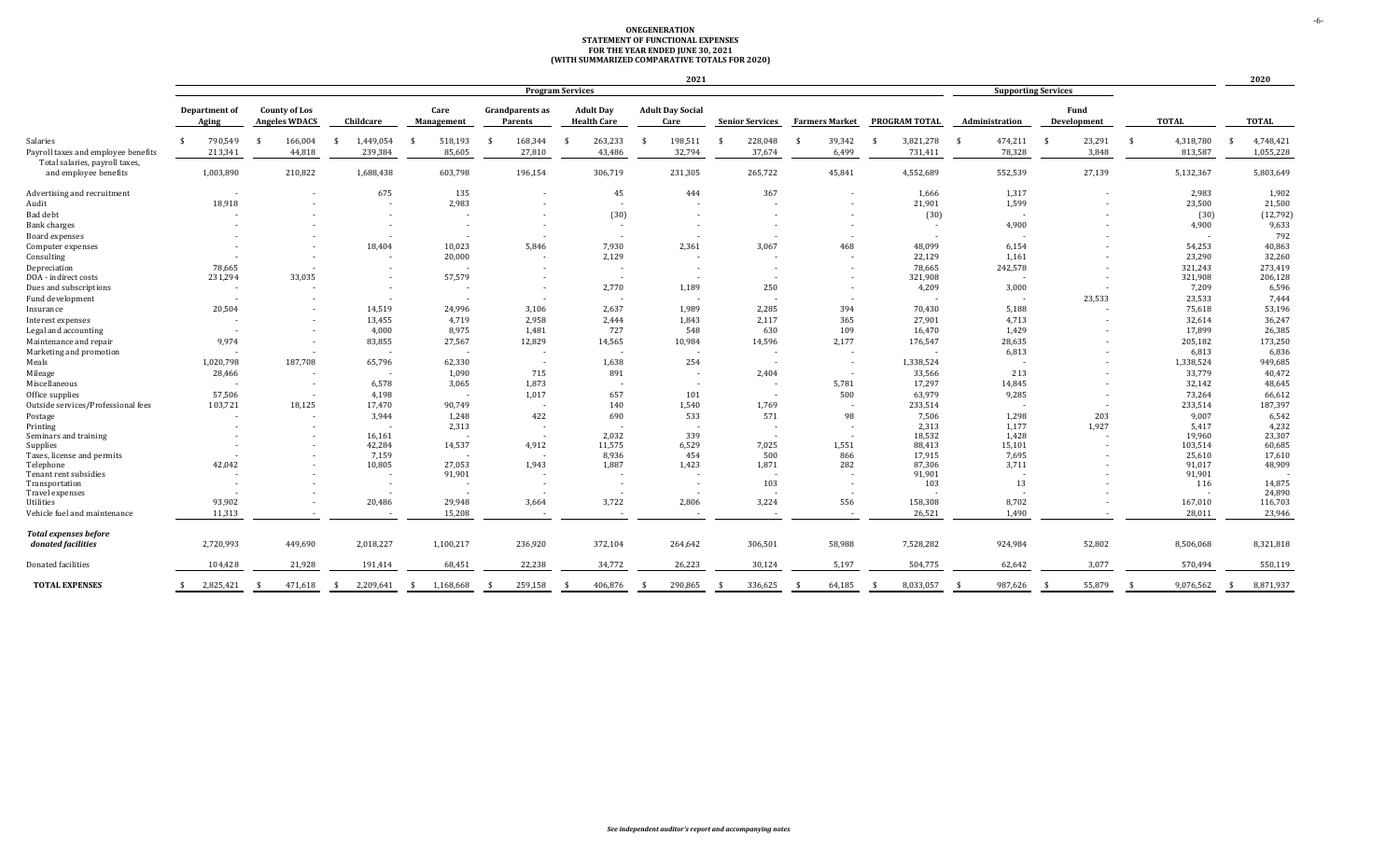#### **FOR THE YEAR ENDED JUNE 30, 2021 STATEMENT OF CASH FLOWS ONEGENERATION (WITH SUMMARIZED COMPARATIVE TOTALS FOR 2020)**

|                                                                                               | 2021            | 2020              |
|-----------------------------------------------------------------------------------------------|-----------------|-------------------|
| <b>CASH FLOWS FROM OPERATING ACTIVITIES</b>                                                   |                 |                   |
| Change in net assets                                                                          | \$<br>1,333,060 | \$<br>16,617      |
| Adjustments to reconcile change in net assets to net cash<br>provided by operating activities |                 |                   |
| Forgiveness of PPP loan                                                                       | (1,070,622)     |                   |
| Capitalized interest                                                                          | 23,957          |                   |
| Depreciation                                                                                  | 321,243         | 273,419           |
| Change in allowance for doubtful accounts<br>Change in present value discount                 | (30)<br>3,343   | (15,069)<br>3,343 |
| (Increase) decrease in assets                                                                 |                 |                   |
| Grants and fees receivable                                                                    | (335,039)       | (223, 951)        |
| Prepaid expenses                                                                              | 4,287           | (162)             |
| Increase (decrease) in liabilities                                                            |                 |                   |
| Accounts payable                                                                              | (244, 548)      | (173, 357)        |
| Accrued expenses                                                                              | (23, 363)       | 153,389           |
| Net cash provided by operating activities                                                     | 12,288          | 34,229            |
| <b>CASH FLOWS FROM INVESTING ACTIVITIES</b>                                                   |                 |                   |
| Purchases of investments                                                                      | (801, 373)      | (500,000)         |
| Proceeds from maturities of investments                                                       | 500,000         | 251,360           |
| Capital expenditures                                                                          | (398, 530)      | (370, 784)        |
| Net cash (used) by investing activities                                                       | (699, 903)      | (619, 424)        |
| <b>CASH FLOWS FROM FINANCING ACTIVITIES</b>                                                   |                 |                   |
| Principal payments on notes payable                                                           | (12,000)        | (12,000)          |
| Repayments on line of credit                                                                  | (1,018,341)     | (845,000)         |
| Borrowings from line of credit                                                                | 618,341         | 400,000           |
| Principal payments of EIDL payable<br>Proceeds from EIDL payable                              | (2,896)         | 500,000           |
| Proceeds from PPP loans                                                                       | 1,052,845       | 1,058,500         |
|                                                                                               |                 |                   |
| Net cash provided by financing activities                                                     | 637,949         | 1,101,500         |
| NET (DECREASE)/INCREASE IN CASH                                                               | (49,666)        | 516,305           |
| CASH AND CASH EQUIVALENTS, beginning of year                                                  | 1,187,465       | 671,160           |
| CASH AND CASH EQUIVALENTS, end of year                                                        | \$<br>1,137,799 | \$<br>1,187,465   |
| SUPPLEMENTAL CASH FLOW DISCLOSURES:                                                           |                 |                   |
| Interest paid                                                                                 | 32,614          | \$<br>36,247      |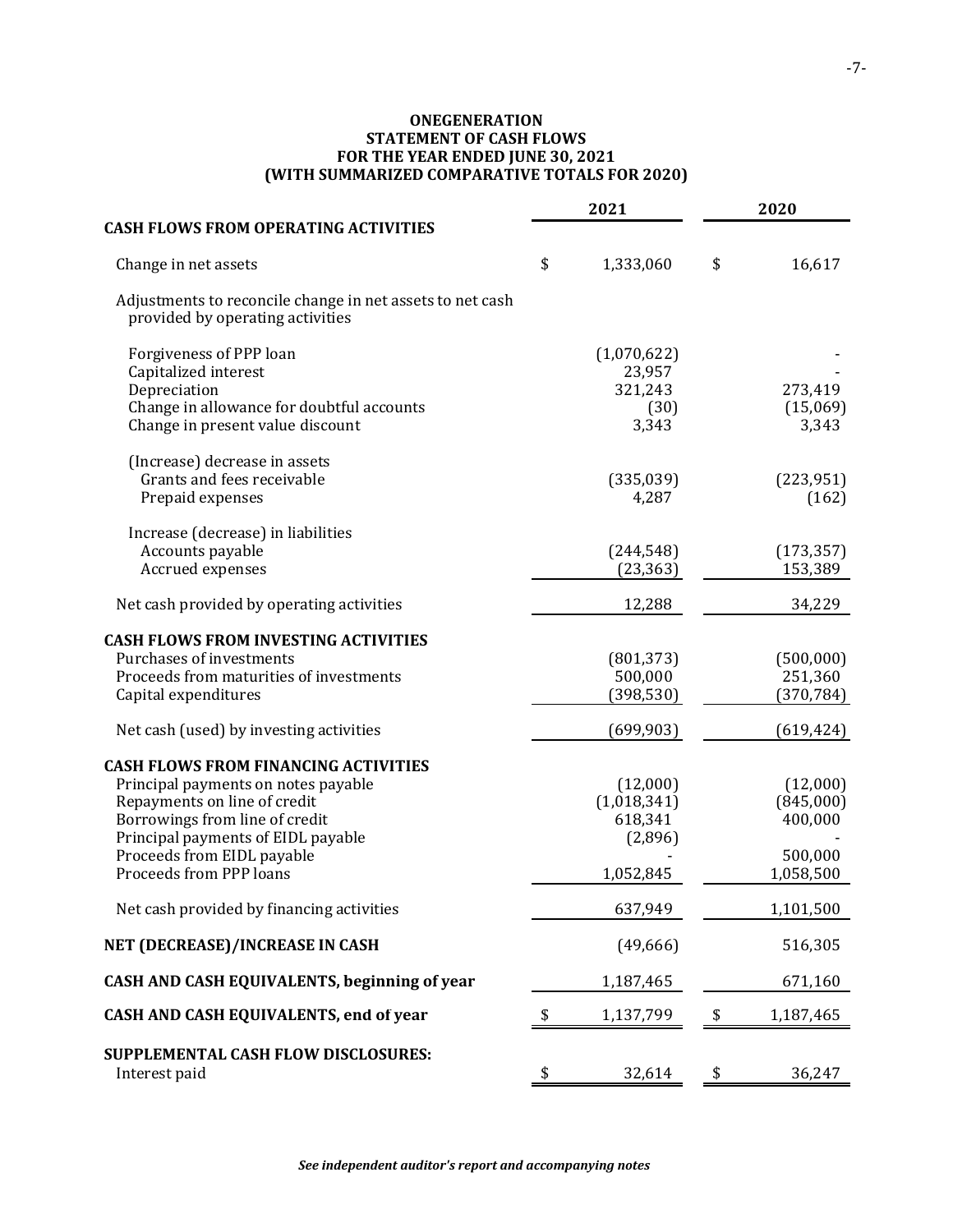## **NOTE 1 – ORGANIZATION**

ONEgeneration (the "Organization") has as its mission the provision of exceptional senior services, childcare, and caregiver services. ONEgeneration's staff and volunteers serve many thousands of families in the community. Throughout its history, ONEgeneration has continued to develop innovative programming and has expanded to meet growing needs. At the heart of this organizational growth is a dedication to a singular vision- providing intergenerational services that both allow older adults to remain independent and productive and encourage successful early childhood development.

ONEgeneration's programs include a multi-faceted Senior Enrichment Center, a social hot-lunch program, a myriad of services provided to seniors who are homebound, and ONEgeneration Daycare, the first dually accredited intergenerational program in the nation. As ONEgeneration celebrates its 45th year of community service, ONEgeneration has been recognized with a Model of Excellence designation by the United States Congress.

ONEgeneration daycare, adult daycare, and adult day health care components require scholarship support to ensure that all program participants in need of rehabilitative services are able to receive them and to enable economically disadvantaged seniors to have the same opportunity for care as those with sufficient resources. ONEgeneration daycare enables very frail older persons to remain in the community and to do so in an environment of love and vitality that improves the quality of their lives. The program also serves as an Alzheimer's daycare resource center.

The ONEgeneration daycare childcare component provides exceptional infant and toddler care, as well as enriching preschool education. Children experience the positive benefits of intergenerational love and support while developing age-appropriate skills that will prepare them to enter elementary school.

ONEgeneration Senior Enrichment Center is a multi-service center dedicated to meeting the needs of the active elderly. It addresses needs for social interaction, productive activity, legal assistance, advocacy assistance, and the many services required by older adults who are seeking to maximize their independence and quality of life. Nutrition counseling and the provision of a hot, nutritious meal every weekday helps to ensure that seniors avoid problems of malnutrition.

ONEgeneration's services to homebound elderly include home-delivered meals, grocery shopping, transportation, daily check-in calls and other services that allow seniors to continue to live in their own homes and to do so in an atmosphere of safety and health. A notable example of ONEgeneration's commitment to enhanced service to homebound seniors is the expansion of its home-delivered meals program to include weekends as well.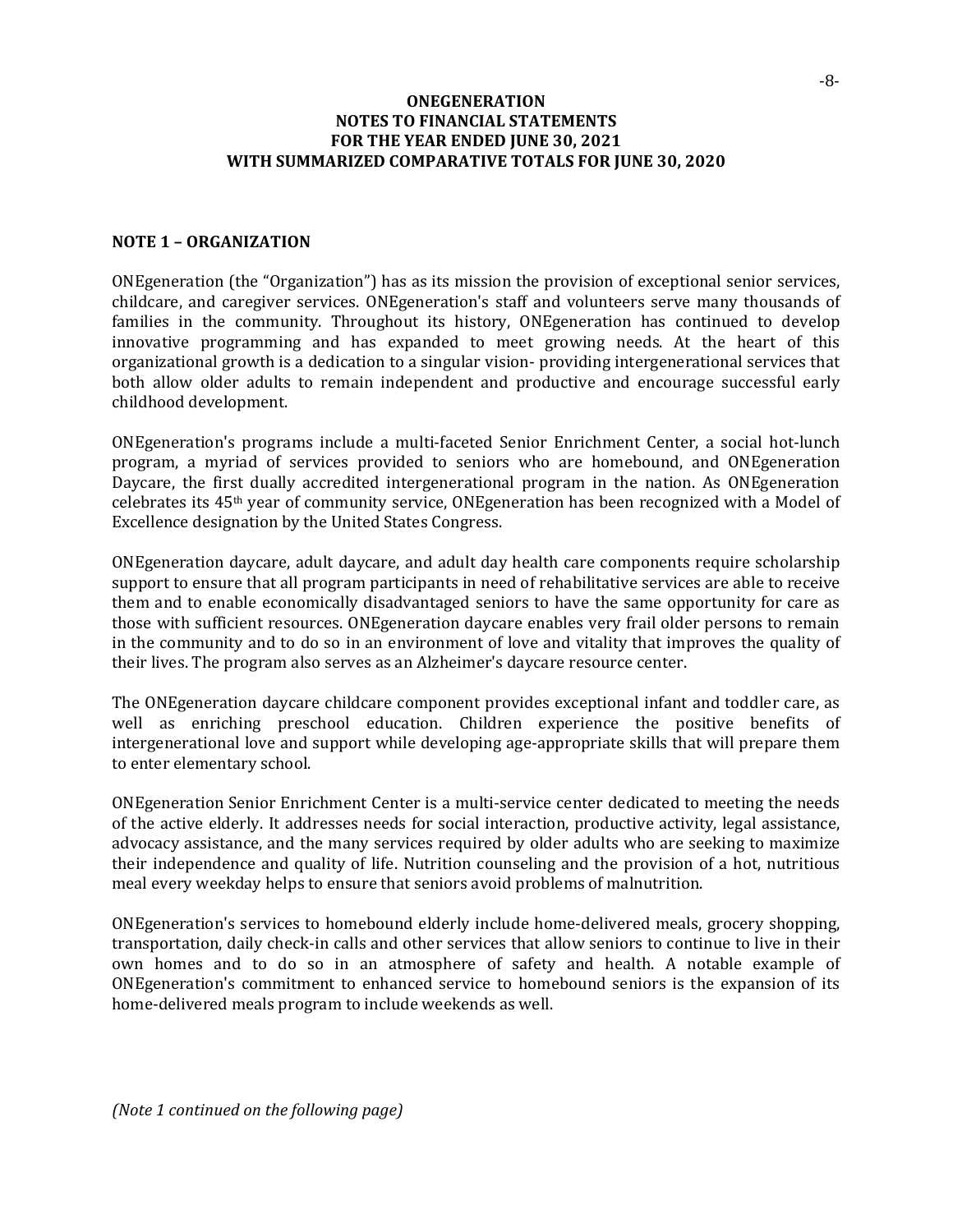#### **NOTE 1 – ORGANIZATION (Continued)**

Starting July 1, 2018, Grandparents as Parents (GAP) transitioned as a new program under ONEgeneration, as an important complement to ONEgeneration's broad intergenerational mission. GAP provides services and programs to meet the urgent and growing needs of grandparents and other relatives (kinship families) who are raising children at risk. Assistance with critical mental health crisis intervention, support groups, family activities, safety net and emergency resource referrals, education, child focused advocacy trainings and classes, and court navigation services are offered free of charge to support at risk families.

The ONEgeneration Encino Farmers Market provides active seniors with an important volunteer "job" that contributes to their quality of life while at the same time providing affordable healthy produce to the entire community. In addition, this program makes the public aware of the vital services offered by ONEgeneration.

ONEgeneration is a non-sectarian organization partially funded by the City of Los Angeles Department of Aging, the Community Development Block Grant (CDBG), private donations, bequests, and membership fundraising events.

## **NOTE 2 – SUMMARY OF SIGNIFICANT ACCOUNTING POLICIES**

This summary of significant accounting policies of the Organization is presented to assist in understanding the Organization's financial statements. The financial statements and notes are representations of the Organization's management who is responsible for their integrity and objectivity. These accounting policies conform to generally accepted accounting principles and have been consistently applied in the preparation of the financial statements.

## **Basis of Accounting**

The financial statements of the Organization have been prepared on the accrual basis of accounting and accordingly reflect all significant receivables, payables, and other liabilities.

#### **Basis of Presentation**

The Organization is required to report information regarding its financial position and activities according to two classes of net assets: net assets without donor restrictions and net assets with donor restrictions.

*Net Assets Without Donor Restrictions –* Include government grants, program fees, contributions, fundraising, fees and other forms of unrestricted revenue and expenditures related to the general operations and fundraising efforts of the Organization.

*(Note 2 continued on the following page)*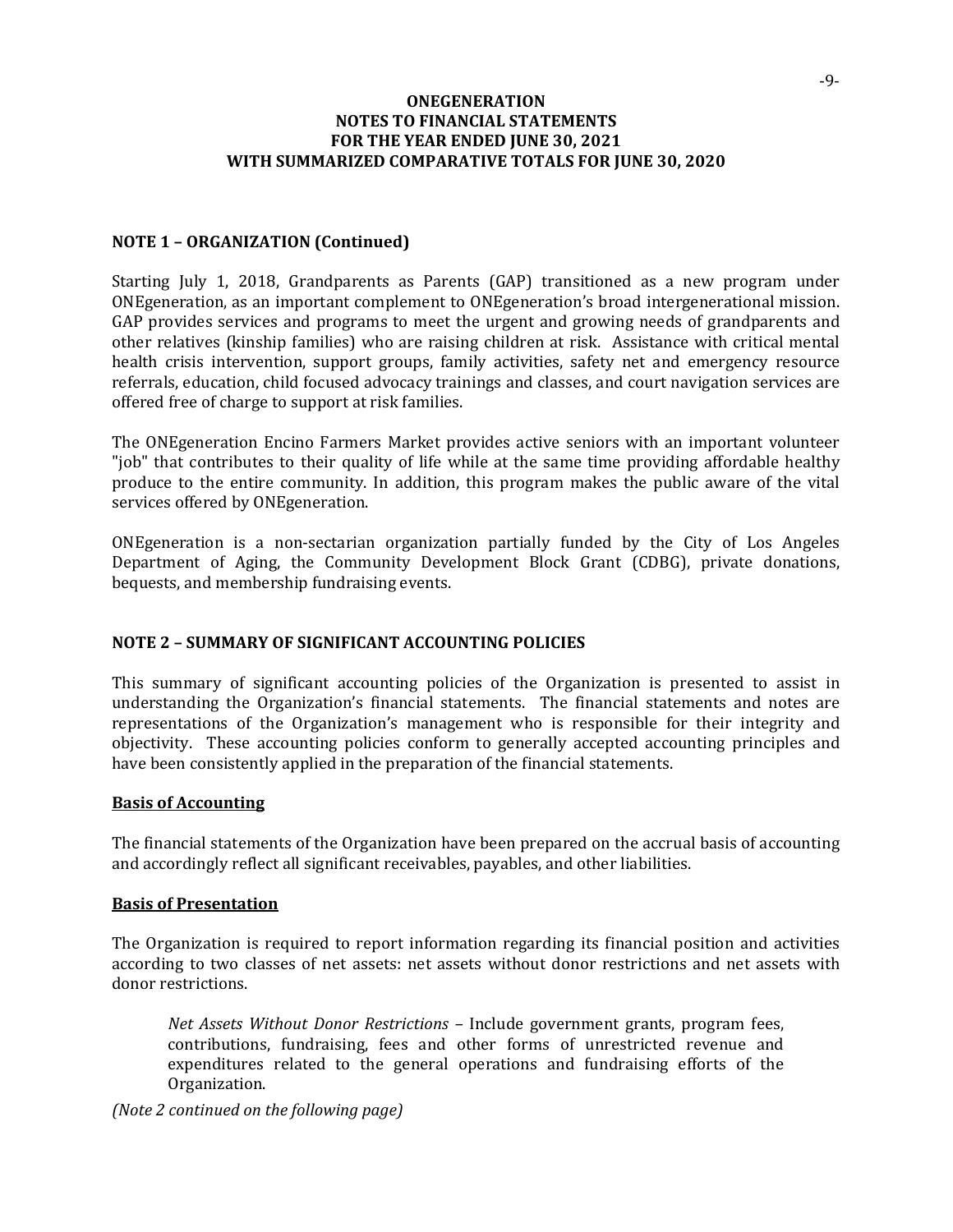## **NOTE 2 – SUMMARY OF SIGNIFICANT ACCOUNTING POLICIES (Continued)**

#### **Basis of Presentation (Continued)**

 *Board Designated Fund –* Includes contributions, fundraising, fees and other forms of unrestricted revenue and expenditures related to unforeseen financial hardships that may befall the Organization.

*Net Assets With Donor Restrictions* – Include gifts and grants received that are restricted with respect to time or use by the donor or grantor. When the restrictions expire, the net assets of this fund are reclassified to net assets without donor restrictions. Restricted gifts and grants received are reported as unrestricted revenue if the restriction is met in the same reporting period.

#### **Comparative Financial Information**

The financial statements include certain prior year summarized comparative information in total but not by net assets class. Such information does not include sufficient detail to constitute a presentation in conformity with generally accepted accounting principles. Accordingly, such information should be read in conjunction with the Organization's financial statement for the year ended June 30, 2020, from which the summarized information was derived.

## **Tax Status**

ONEgeneration is a nonprofit benefit corporation organized under the laws of California and, as such, is exempt from federal and state income taxes under Section  $501(c)(3)$  of the Internal Revenue Code, and corresponding state provisions. However, the Organization is subject to income taxes on any net income that is derived from a trade or business, regularly carried on, and not in furtherance of the purposes for which it was granted exemption.

The Organization's federal income tax and informational returns for tax years ending June 30, 2018 and subsequent remain subject to examination by the Internal Revenue Service. The returns for California, the Organization's most significant jurisdiction, remain subject to examination by the California Franchise Tax Board for tax years ending June 30, 2017 and subsequent.

The Organization has adopted the provisions of Accounting Standards Codification ("ASC") 740-10- 05 relating to accounting and reporting for uncertainty in income taxes. For the Organization, these provisions could be applicable to the incurrence of any unrelated business income attributable to the Organization. Because of the Organization's general tax-exempt status, the provisions of ASC 740-10-05 are not anticipated to have a material impact on the Organization's financial statements.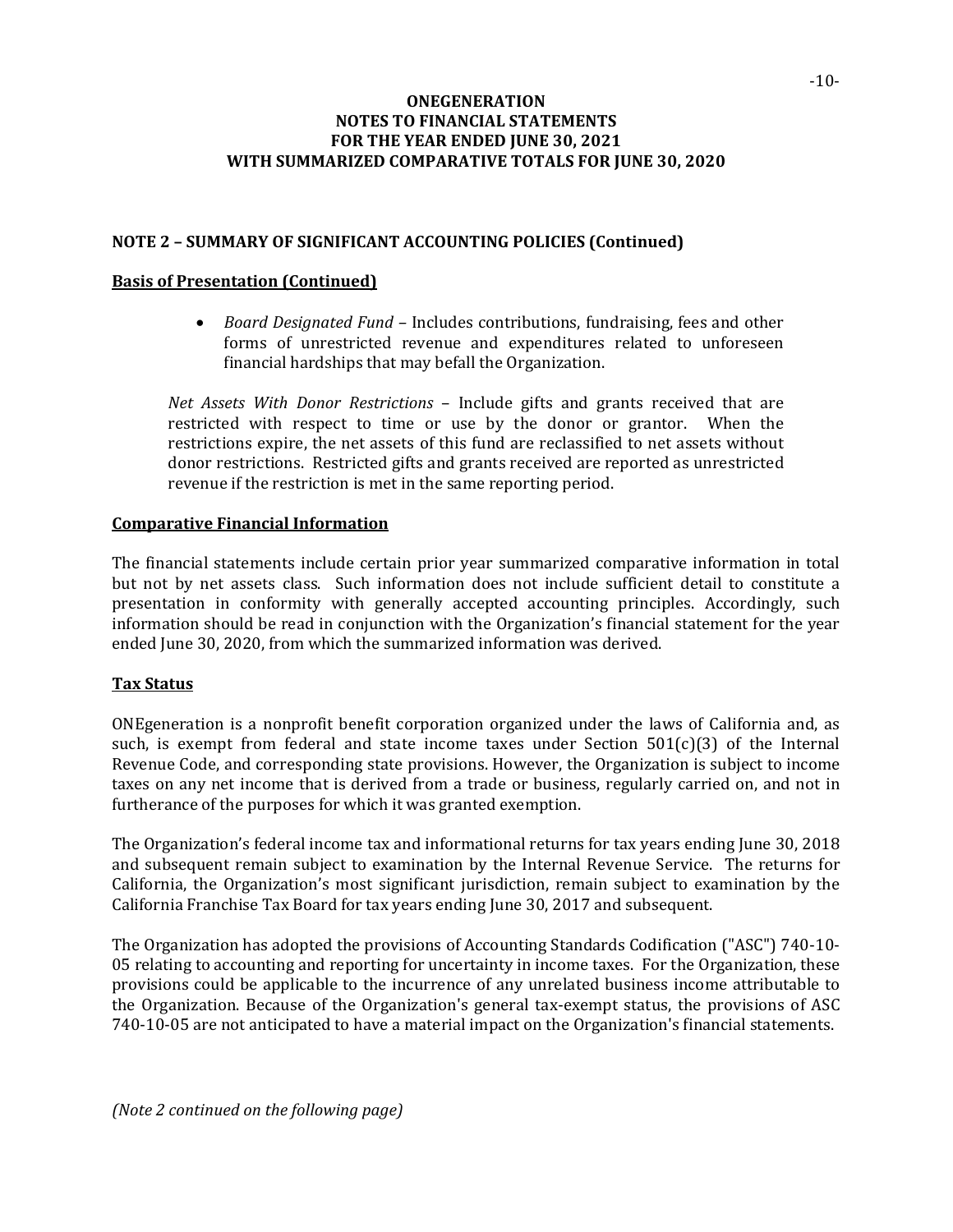## **NOTE 2 – SUMMARY OF SIGNIFICANT ACCOUNTING POLICIES (Continued)**

## **Estimates**

The preparation of financial statements in conformity with generally accepted accounting principles requires management to make estimates and assumptions that affect certain reported amounts and disclosures. Accordingly, actual results could differ from those estimates.

## **Cash and Cash Equivalents**

For the purpose of the financial statements, the Organization considers all investments purchased with a maturity date of three months or less to be cash equivalents. Commercial banks have FDIC coverage up to \$250,000 per depositor per bank. At June 30, 2021 and 2020 the uninsured amounts was \$915,512 and \$697,657, respectively.

## **Restricted and Unrestricted Revenue and Support**

Contributions that are restricted by the donor are reported as increases in net assets without donor restrictions if the restrictions expire (that is, when a stipulated time restriction ends, or purpose restriction is accomplished) in the reported period in which the revenue is recognized. All other donor-restricted contributions are reported as increases in net assets with donor restrictions, depending on the nature of the restrictions. When a restriction expires, net assets with donor restrictions are reclassified to net assets without donor restrictions and reported in the Statement of Activities as net assets released from restrictions.

## **Impairment of Long‐Lived Assets and Long‐Lived Assets to be Disposed of**

Long-lived assets are reviewed for impairment whenever events or changes in circumstances indicate that the carrying amount of an asset may not be recoverable. Recoverability of assets to be held and used is measured by a comparison of the carrying amount of an asset to future net cash flows (undiscounted and without interest) expected to be generated by the asset. If such assets are considered to be impaired, the impairment amount that will be recognized is measured as the amount by which the carrying amount of the assets exceeds the fair value of the assets. Assets to be disposed of are reported at the lower of the carrying amount or fair value less costs to sell.

## **Property and Equipment**

Property and equipment are recorded at cost if purchased and at fair value at the date of donation if donated. Repairs and maintenance are expensed as incurred and improvements of property and equipment items in excess of \$1,000 are capitalized. Depreciation and amortization are provided by use of the straight-line method over the estimated useful lives of the assets.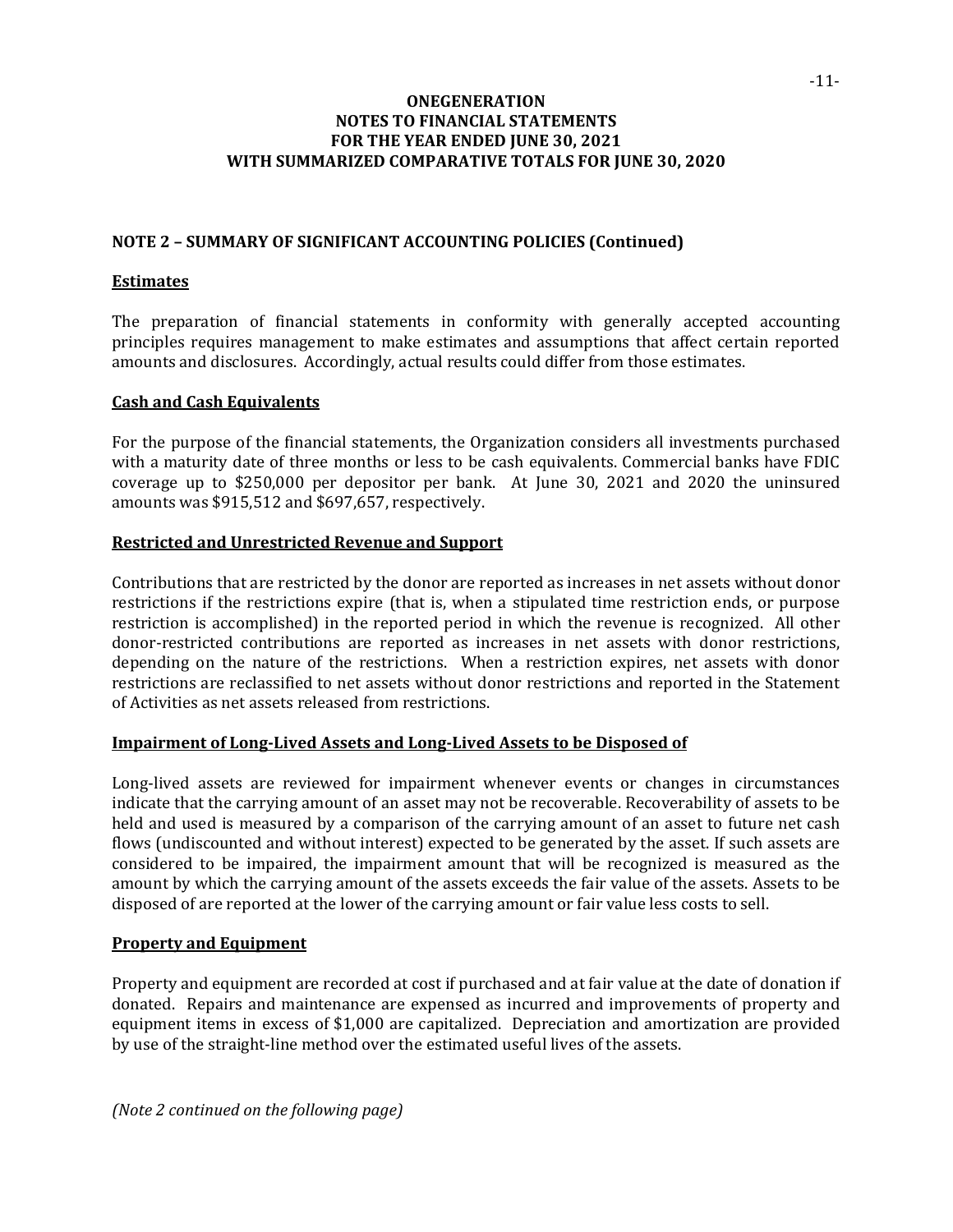## **NOTE 2 – SUMMARY OF SIGNIFICANT ACCOUNTING POLICIES (Continued)**

## **Grant Revenue**

The Organization receives funding through federal, state, and local government grants. Grant revenue includes conditional contributions under which revenue is recognized when earned and expenses are recognized when incurred. Grant receipts from exchange transactions not earned are reported as deferred income, if any.

#### **Grants and Fees Receivable**

Grants receivable include receivables from governmental agencies based on specific contract awards for providing meals and services to seniors. At June 30, 2021 and 2020 government grants receivable were \$1,485,324 and \$1,335,541, respectively.

Fees receivable are amounts based on services billed for adult and child daycare programs. A majority of fees receivable are open billings to Medi-Cal that take several months to process while the client is getting required paperwork and testing. The Medi-Cal client will attend the daycare program during this interim waiting period to obtain necessary approvals to bill Medi-Cal. Total Medi-Cal receivables for the years ended June 30, 2021 and 2020 were \$8,649 and \$3,707, respectively.

At June 30, 2021 and 2020 other fees receivables are composed of adult daycare fees receivable of \$3,895 and \$13,300, respectively.

Grants and fees receivable are stated less an allowance for doubtful accounts. The Organization provides for losses on receivables using the allowance method. The allowance is based on experience and other circumstances, which may affect the ability of grantors to meet their obligations. Receivables are considered impaired if full payments are not received in accordance with the contractual terms. It is the Organization's policy to charge off uncollectible accounts receivable when management determines the receivable will not be collected. The balance in the allowance for doubtful accounts as of June 30, 2021 and 2020 was \$140 and \$170, respectively.

## **Pledges Receivable**

Unconditional promises to give that are expected to be collected within one year are recorded at their estimated net realizable value. Unconditional promises to give that are expected to be collected in future years are recorded at the present value of the estimated future cash flows. The discounts on those amounts are computed using the equivalent borrowing rate on the Organization's line of credit applicable in the year in which the promise was made. At June 30, 2021 and 2020 the allowance for uncollectible pledges was none. At June 30, 2021 and 2020 pledges receivable were \$196,194 and \$6,475, respectively. The entire balance of the pledges receivable at June 30, 2021 and 2020 were due within one year from fiscal year end.

*(Note 2 continued on the following page)*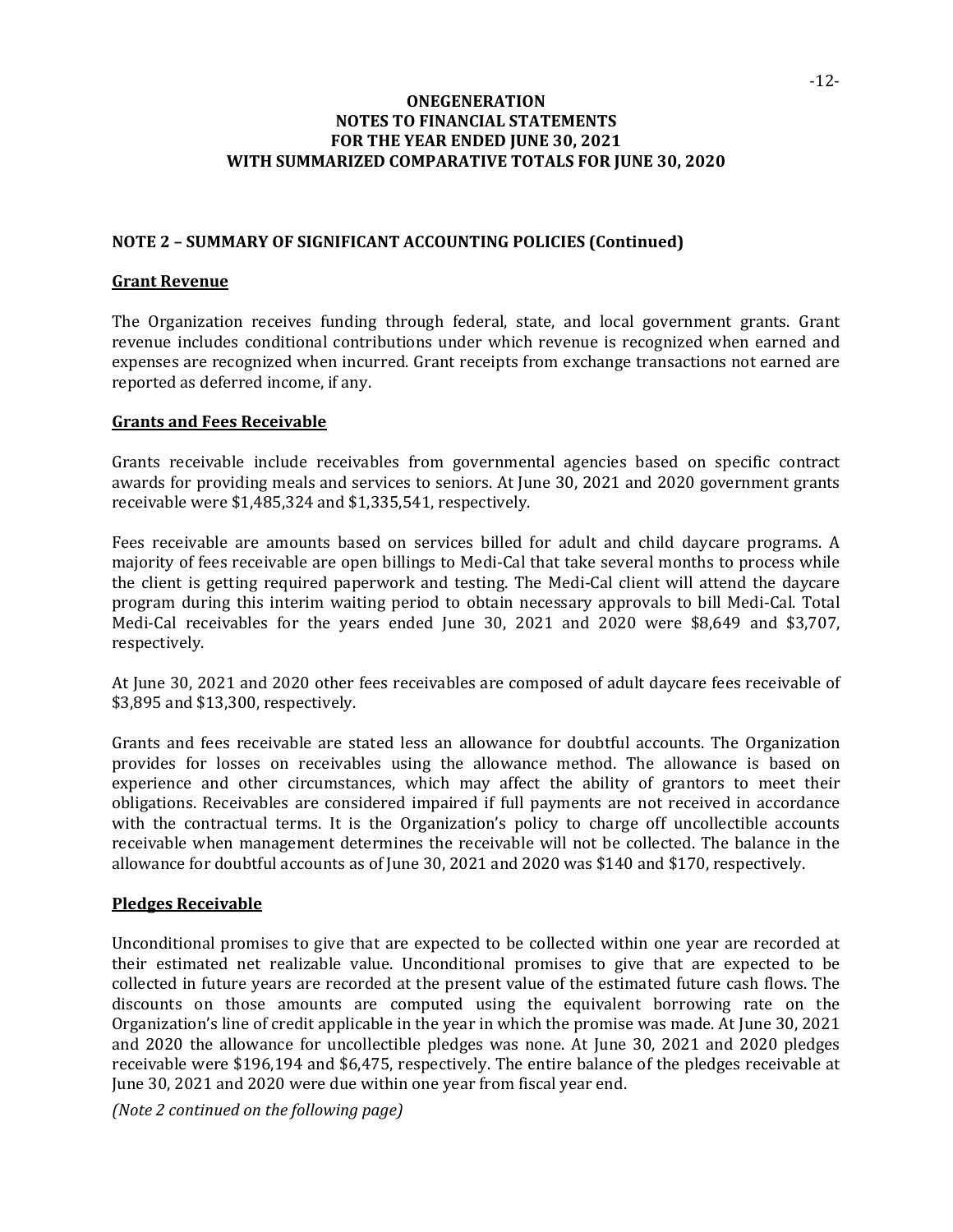## **NOTE 2 – SUMMARY OF SIGNIFICANT ACCOUNTING POLICIES (Continued)**

## **Tuition Revenue**

Tuition revenues consist of all gross child Daycare revenue and other related fees earned. The Organization recognizes unrestricted revenues from child tuition and fees totally within the fiscal year in which the daycare term is predominantly conducted. Scholarships given on the basis of financial need are netted against tuition and fees. Dependents of schoolteachers and staff pay reduced tuition rates. Unearned tuition and fees are included in deferred revenue in the statements of financial position, if any.

## **Vacation Leave Benefits**

Employees are credited during the current year for future vacation benefits. The expense and corresponding liability are accrued when vacations are earned rather than when vacations are paid.

## **Advertising**

The Organization uses advertising to promote its programs amongst the communities it serves. The production costs of advertising are expensed as incurred. During the years June 30, 2021 and 2020, advertising costs totaled \$2,983 and \$1,902, respectively.

## **Risks and Uncertainties**

ONEgeneration's grants and contracts are subject to inspection and audit by the appropriate governmental funding agencies. The purpose is to determine whether program funds were used in accordance with their respective guidelines and regulations. The potential exists for disallowance of previously funded program costs. The ultimate liability, if any, which may result from these governmental audits cannot be reasonably estimated and, accordingly, ONEgeneration has no provision for the possible disallowance of program costs on its financial statements.

Conditions created by the COVID-19 environment could contribute to short-term financial challenges that adversely affect the Organization's cash flows. Specifically, there is the potential for reductions in private donations and decreased student and senior day care enrollment if program activities are forced to be significantly curtailed due to government mandated shutdowns. The Organization's Board of Directors has discussed these risks and uncertainties and has formulated alternative strategic plans to mitigate the effects of these concerns.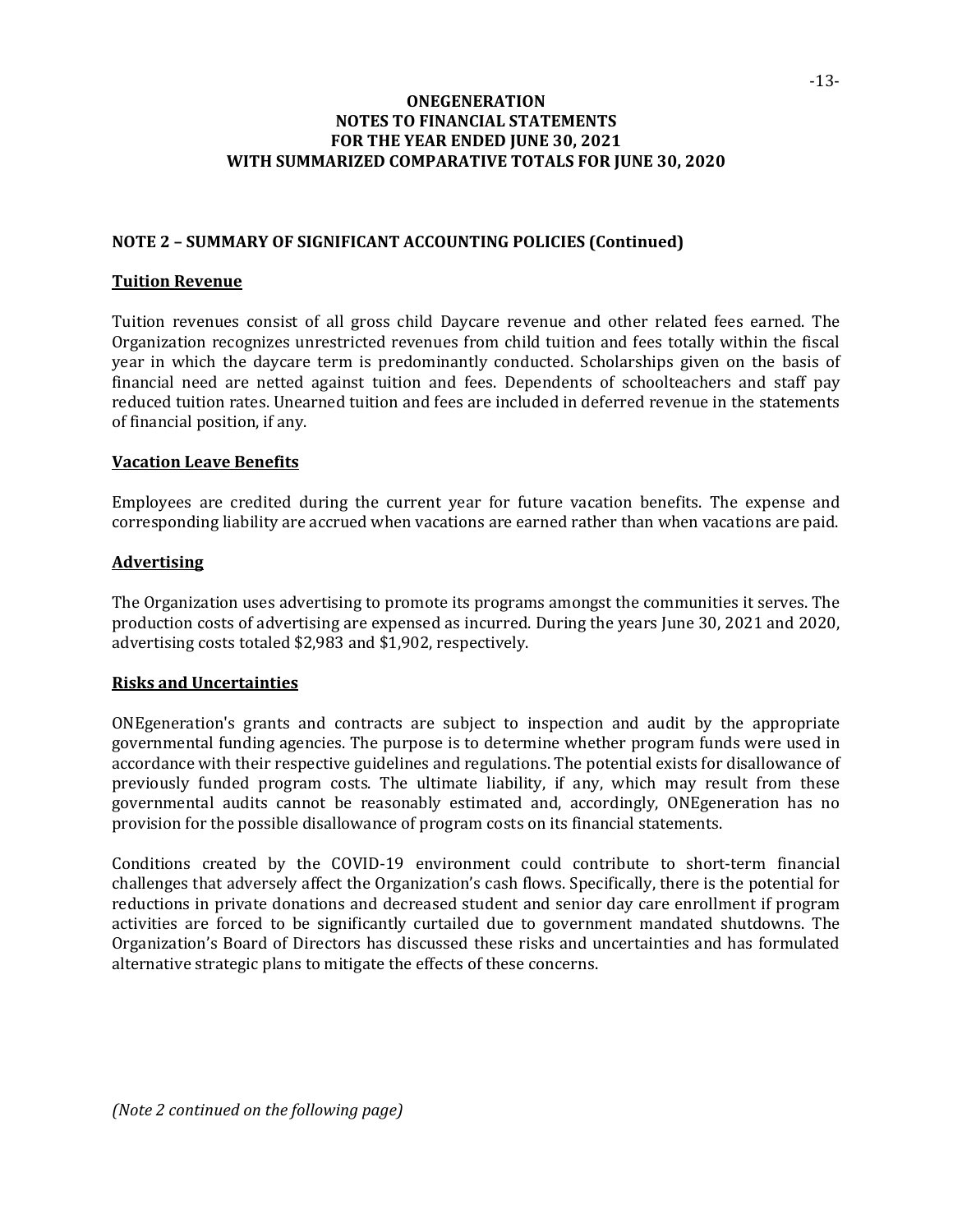#### **NOTE 2 – SUMMARY OF SIGNIFICANT ACCOUNTING POLICIES (Continued)**

## **Expense Allocation**

The financial statements report certain categories of expenses that are attributable to more than one program or supporting function. Therefore, these expenses require allocation on a reasonable basis that is consistently applied. The expenses that are allocated include salaries, payroll taxes and employee benefits which are allocated on the basis of estimates of time and effort for the Organization's personnel. The following expenses are allocated using the same percentages as the personnel costs described above because they are incurred in support of the day-to-day job functions of the Organization's employees: computer expenses, interest expenses, maintenance and repair, office supplies, postage, supplies and transportation. The following expenses are allocated using the estimated square footage of facilities used for program and supporting functions: depreciation.

#### **New Accounting Pronouncements**

*Leases* – In February 2016, the FASB issued ASU No. 2016-02, Leases (Topic 842), which requires organizations that lease assets (lessees) to recognize the assets and related liabilities for the rights and obligations created by the leases on the statement of financial position for leases with terms exceeding 12 months. ASU No. 2016-02 defines a lease as a contract or part of a contract that conveys the right to control the use of identified assets for a period of time in exchange for consideration. The lessee in a lease will be required to initially measure the right-of-use asset and the lease liability at the present value of the remaining lease payments, as well as capitalize initial direct costs as part of the right-of-use asset. ASU No. 2016-02 is effective for fiscal years beginning after December 15, 2021. Early adoption is permitted. The Organization is currently evaluating the impact that the adoption of ASU 2016-02 will have on its financial statements.

*Revenue Recognition* – In May 2014, the FASB issued Accounting Standards Update (ASU) No. 2014-09, Revenue from Contracts with Customers, which supersedes most of the current revenue recognition requirements. The underlying principle is that an entity will recognize revenue to depict the transfer of goods or services to customers at an amount that the entity expects to be entitled to in exchange for those goods or services. The guidance provides a five-step analysis of transactions to determine when and how revenue is recognized. Other major provisions include capitalization of certain contract costs, consideration of time value of money in the transaction price and allowing estimates of variable consideration to be recognized before contingencies are resolved in certain circumstances. The guidance also requires enhanced disclosures regarding the nature, amount, timing, and uncertainty of revenue and cash flows arising from an entity's contracts with customers. ASU No. 2014-09 is effective for fiscal years beginning after December 15, 2020. Early adoption is not permitted. The Organization has adopted ASU 2014-09 in these financial statements on a retrospective basis. No adjustments to net assets as of July 1, 2020, or 2019 was necessary and adoption of the new guidance did not have a material impact on the Organization's financial statements.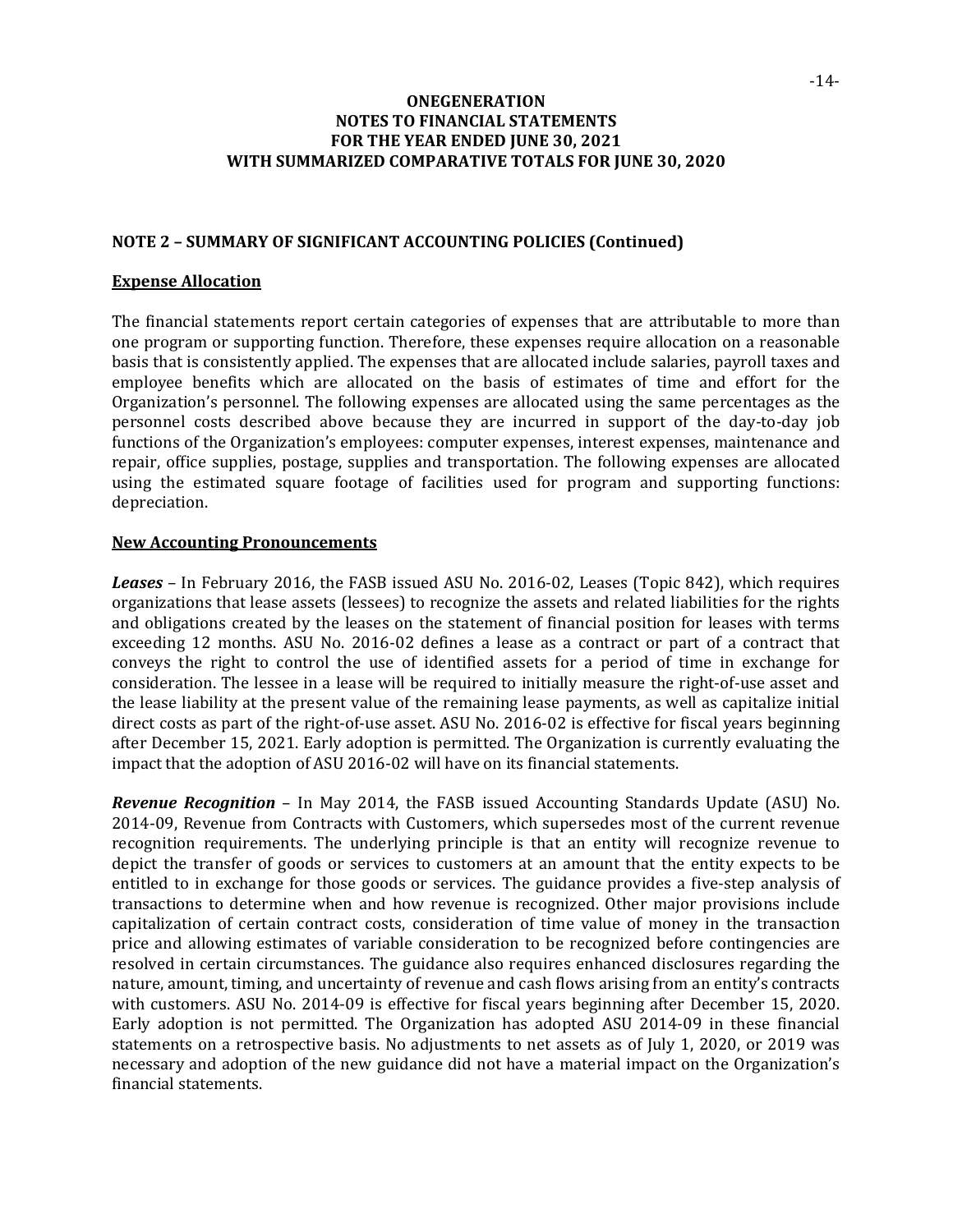## **NOTE 3 – FAIR VALUE MEASUREMENTS**

The Organization has adopted the provisions of ASC 820-10, for fair value measurements of financial assets and financial liabilities, and for fair value measurements of non-financial items that are recognized and disclosed at fair value in the financial statements on a recurring basis. ASC 820- 10 defines fair value as the price that would be received to sell an asset or paid to transfer a liability in an orderly transaction between market participants at the measurement date.

The assets that are recorded at fair value on a recurring basis are investments in mutual funds. The Organization has no financial liabilities or non-financial items that are recorded at fair value on a recurring basis.

ASC 820-10 establishes a three-level fair value hierarchy that describes the inputs that are used to measure the fair values of respective assets and liabilities:

- Level 1: fair values are based on quoted prices in active markets for identical assets and liabilities. The Organization's Level 1 assets consist of certificates of deposit with maturities greater than 3 months.
- Level 2: fair values are based on observable inputs that include: quoted market prices for similar assets or liabilities; quoted market prices that are not in an active market; or other inputs that are observable in the market and can be corroborated by observable market data for substantially the full term of the asset. The Organization does not hold any Level 2 assets.
- Level 3: fair values are calculated by the use of pricing models and/or discounted cash flow methodologies and may require significant management judgment or estimation. These methodologies may result in a significant portion of the fair value being derived from unobservable data. The Organization does not hold any Level 3 assets.

Fair value estimates are made at a specific point in time, based on available market information and judgments about the financial asset, including estimates of timing, amount of expected future cash flows, and the credit standing of the issuer. In some cases, the fair value estimates cannot be substantiated by comparison to independent markets. In addition, the disclosed fair values may not be realized in the immediate settlement of the financial asset. In addition, the disclosed fair values do not reflect any premium or discount that could result from offering from sale at one time an entire holding of a particular financial asset. Potential taxes and other expenses that would be incurred in an actual sale or settlement are not reflected in amounts disclosed.

The following tables set forth by level, within the fair value hierarchy, the Organization's assets at fair value as of June 30, 2021 and 2020.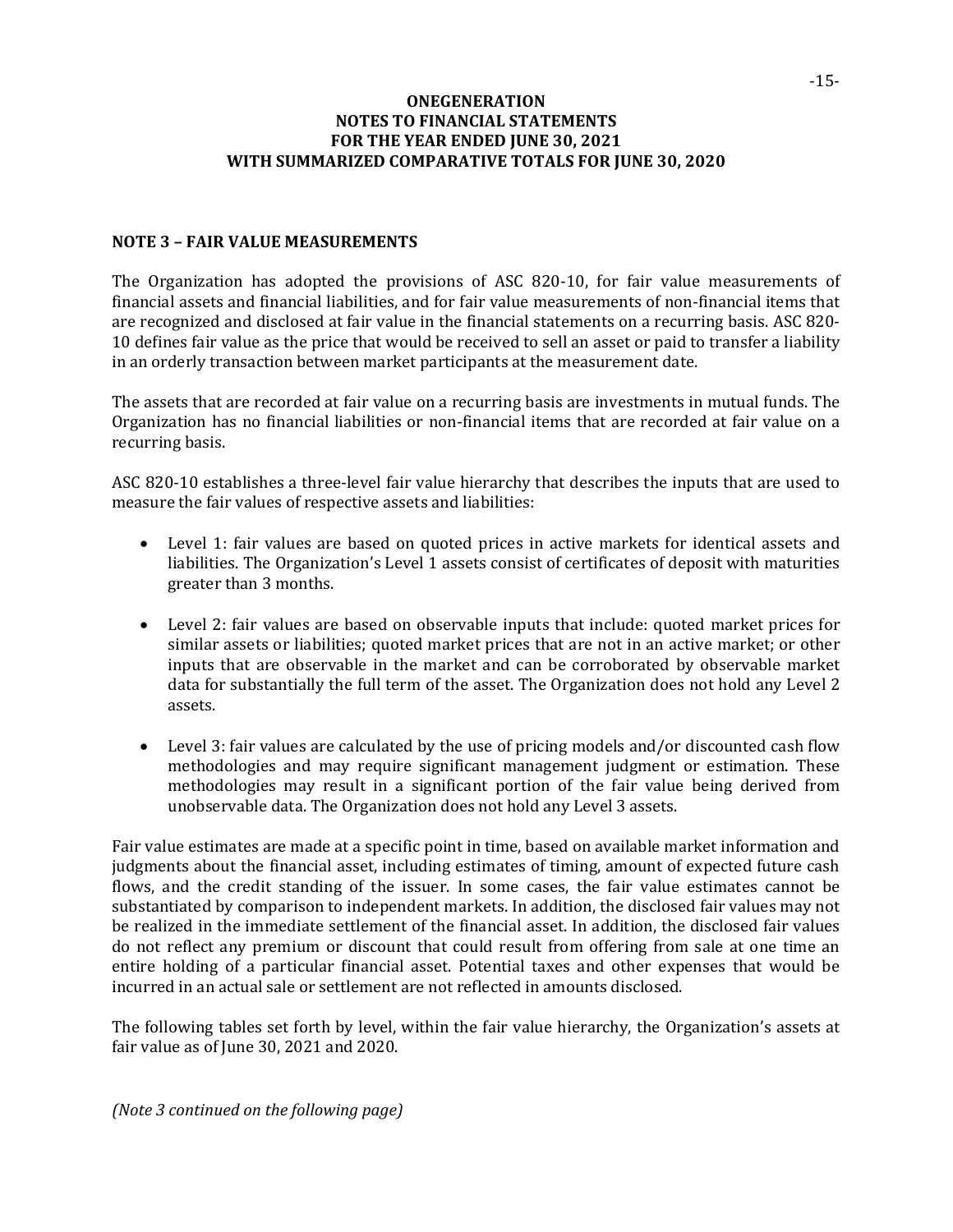## **NOTE 3 – FAIR VALUE MEASUREMENTS (Continued)**

|                         |               | Assets at Fair Value as of June 30, 2021 |         |              |
|-------------------------|---------------|------------------------------------------|---------|--------------|
|                         | Level 1       | Level 2                                  | Level 3 | <b>Total</b> |
| Certificates of deposit | 801,373<br>\$ | \$                                       |         | 801,373      |
|                         |               | Assets at Fair Value as of June 30, 2020 |         |              |
|                         | Level 1       | Level 2                                  | Level 3 | Total        |
| Certificates of deposit | 500,000<br>S  | \$                                       | \$      | 500,000      |

## **NOTE 4 – PROPERTY AND EQUIPMENT**

Property and equipment consisted of the following at June 30:

|                                |               | <b>Estimated</b><br><b>Useful Lives</b> |                    |             |
|--------------------------------|---------------|-----------------------------------------|--------------------|-------------|
|                                | Method        | (Years)                                 | 2021               | 2020        |
| Furniture and fixtures         | Straight-line | $5 - 24$                                | \$<br>1,210,792 \$ | 1,055,977   |
| Vehicles                       | Straight-line |                                         | 399,657            | 274,162     |
| Buildings and improvements     | Straight-line | $5 - 40$                                | 4,343,900          | 4,239,283   |
|                                |               |                                         | 5,954,349          | 5,569,422   |
| Less: accumulated depreciation |               |                                         | (3,403,889)        | (3,082,645) |
| Construction in progress       |               |                                         | 13,604             |             |
|                                |               |                                         | 2,564,064 \$       | 2,486,777   |

Depreciation expense for the years ended June 30, 2021 and 2020 was \$321,243 and \$273,419, respectively.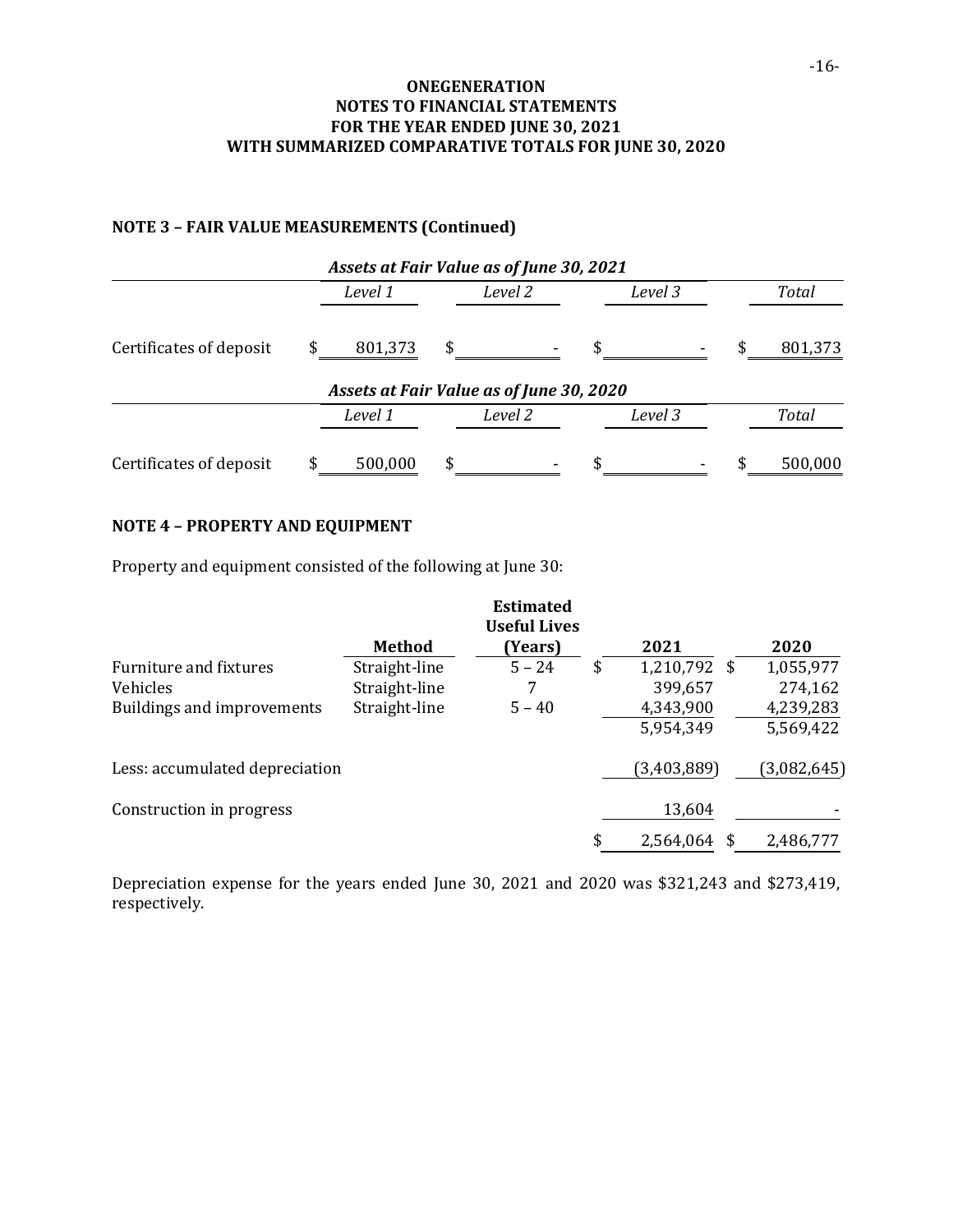## **NOTE 5 – ACCRUED EXPENSES**

The Organization's accrued expense balance consists of the following categories at June 30:

|                             | 2021       | 2020    |
|-----------------------------|------------|---------|
| Payroll and payroll taxes   | 226,893 \$ | 185,649 |
| Vacation                    | 213,013    | 185,533 |
| Unemployment claims reserve | 47,137     | 139,505 |
| <b>Other</b>                | 2,361      | 2,080   |
|                             | 489,404    | 512,767 |

#### **NOTE 6 – NOTES PAYABLE**

On May 1, 2013, ONEgeneration entered into a promissory note and loan agreement with a third party whereby its proceeds were used for the purchase of two prefabricated structured modular units. The note was for \$204,000 which includes payments of \$1,000 per month for 10 years and an \$84,000 balloon payment due on May 1, 2023. There was no stated interest for the note. Therefore, the note was accounted for using an imputed interest rate of 2.57%. The present value of the note as of June 30, 2021 and 2020 was \$100,679 and \$109,336, respectively.

The present value of the note is as follows as of June 30:

|                                  | 2021       | 2020    |
|----------------------------------|------------|---------|
| Face amount of the note          | 107.000 \$ | 119,000 |
| Present value discount           | (6,321)    | (9,664) |
| Present value of future payments | 100.679 \$ | 109.336 |

The following is a schedule of the future minimum principal for the Organization's notes payable as of June 30, 2021:

| Years ending June 30: |         |
|-----------------------|---------|
| 2022                  | 8,657   |
| 2023                  | 92,022  |
|                       | 100,679 |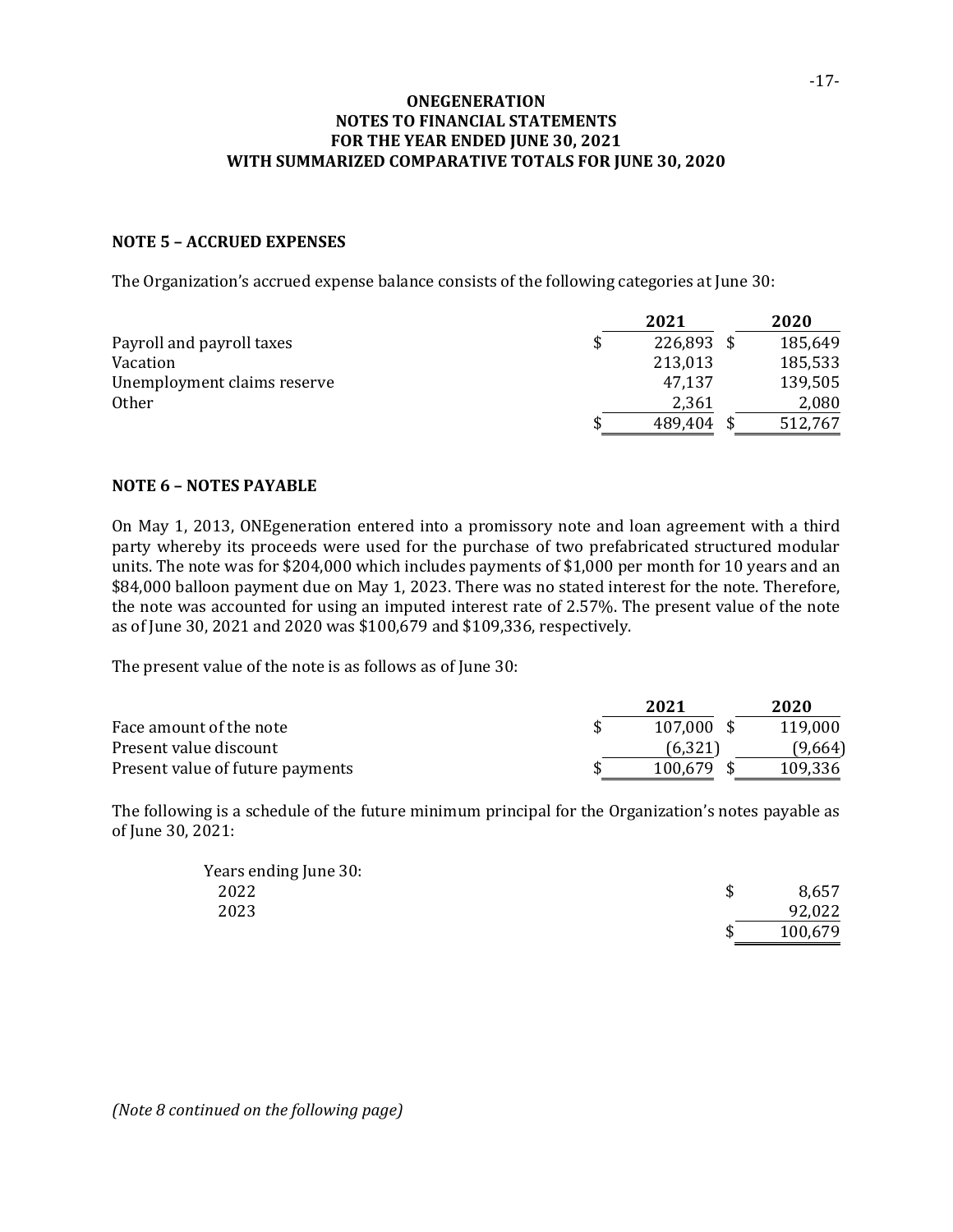#### **NOTE 7 – LINE OF CREDIT AND SUBSEQUENT EVENT**

ONEgeneration has two revolving line of credit agreements with a bank. Under the terms of the agreement for the first line of credit, the cap amount is \$300,000. The line of credit bears interest at a variable rate determined as the Prime Rate plus 0.75 basis points per annum (3.25% as of June 30, 2021). The line of credit originally expired on November 20, 2021. However, on November 8, 2021 ONEgeneration signed an extension agreement with the bank to extend the maturity date to November 20, 2022 with the cap amount remaining at \$300,000. At June 30, 2021 and 2020, the Organization had an outstanding balance under this line of credit of none.

The second revolving line of credit had a maximum borrowing limit of \$500,000. The line of credit bears interest at 2% over the index. The line of credit originally expired on December 26, 2021. However, on November 8, 2021, ONEgeneration signed an extension agreement with the bank to extend the maturity date to December 26, 2022, with the cap amount remaining at \$500,000. Borrowings are collateralized by a security interest in a Certificate of Deposit of \$500,000 that is under deposit with the same bank. At June 30, 2021 and 2020, ONEgeneration had none and \$400,000 outstanding under this line of credit, respectively.

## **NOTE 8 – PPP LOAN, EIDL NOTES PAYABLE AND SUBSEQUENT EVENT**

## **PPP Loan**

On April 8, 2020, the Organization received loan proceeds for its first PPP Loan in the amount of \$1,058,500 under the Paycheck Protection Program ("PPP"). The PPP, established as part of the Coronavirus Aid, Relief and Economic Security Act ("CARES Act"), provides for loans to qualifying businesses for amounts up to 2.5 times of the average monthly payroll expenses of the qualifying business. The loans and accrued interest are forgivable after twenty-four weeks as long as the borrower uses the loan proceeds for eligible purposes, including payroll, benefits, rent and utilities, and maintains its payroll levels. The amount of loan forgiveness will be reduced if the borrower terminates employees or reduces salaries during the twenty-four-week period. The unforgiven portion of the PPP loan is payable over two years at an interest rate of 1%, with a deferral of payments for the first six months. On June 3, 2021, the Organization received full forgiveness of its first PPP loan in the amount of \$1,070,622 (\$1,058,500 principal and \$12,122 in accrued interest).

Since the Organization had not applied for full or partial forgiveness of its first PPP Loan and had not yet, as of the date its prior year audit report was issued, March 31, 2021, it could not determine if it met all of the eligibility requirements for forgiveness. Therefore, the proceeds for the first PPP loan are accounted for under the debt model per ASC 470. As a result, the funds from the first PPP Loan were accounted for as a loan until the eligibility requirements for forgiveness have been determined by the SBA.

*(Note 8 continued on the following page)*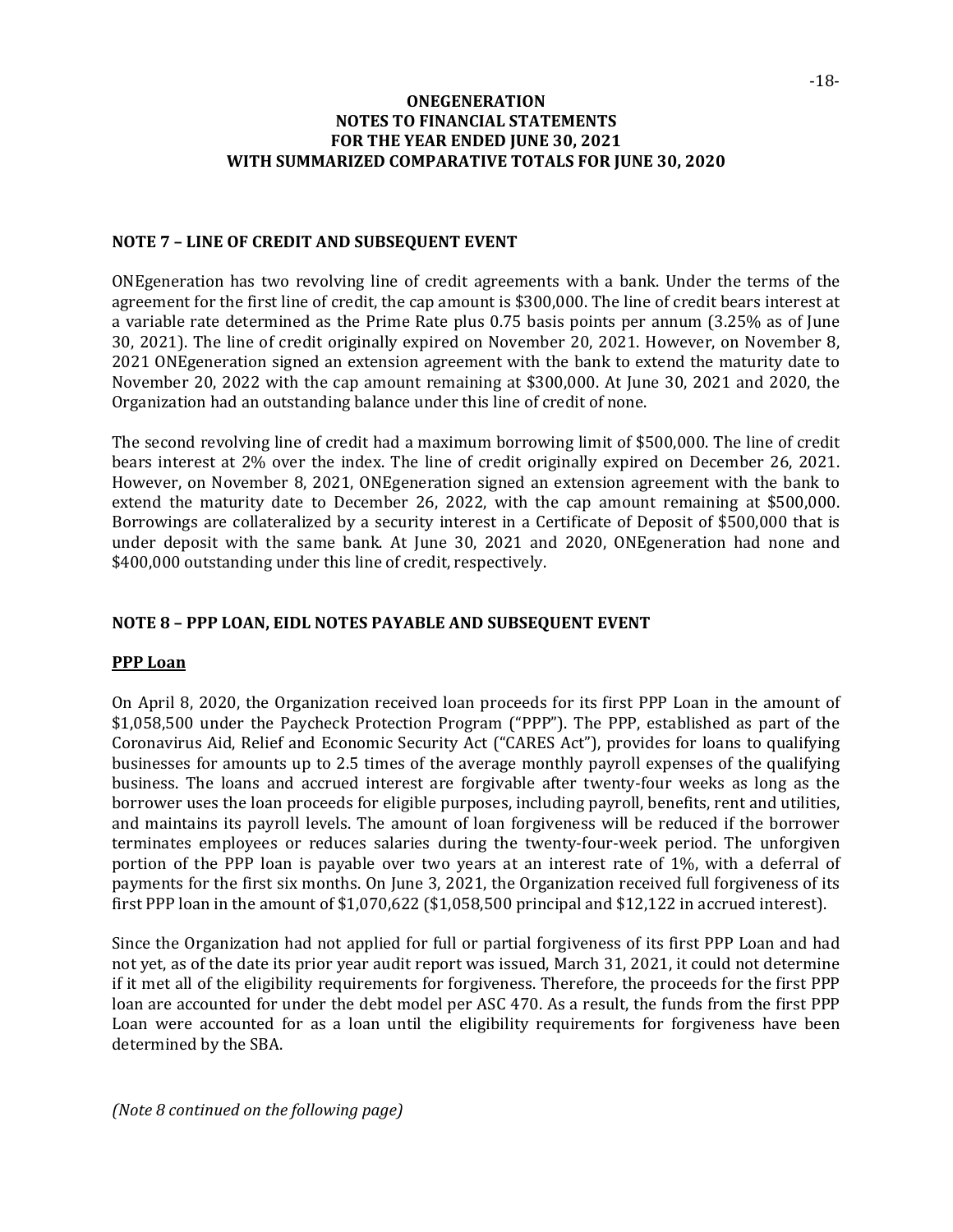#### **NOTE 8 – PPP LOAN, EIDL NOTES PAYABLE AND SUBSEQUENT EVENT (Continued)**

#### **PPP Loan (Continued)**

On January 31, 2021, the Organization received a second PPP loan in the amount of \$1,052,845 equal to 2.5 times of the average monthly payroll expenses of the Organization. The principal and accrued interest are forgivable after twenty-four weeks as long as the borrower uses the loan proceeds for eligible purposes, including payroll, benefits, rent and utilities, and maintains its payroll levels. The amount of loan forgiveness will be reduced if the borrower terminates employees or reduces salaries during the twenty-four-week period. The unforgiven portion of the PPP loan is payable over two years at an interest rate of 1%, with a deferral of payments for the first six months. On December 29, 2021, the Organization applied for full forgiveness of it second PPP loan.

In order to maintain consistent accounting policies with the first PPP loan, the proceeds for the second PPP loan are accounted for under the debt model per ASC 470. As a result, the funds from the second PPP Loan are accounted for as a loan until the eligibility requirements for forgiveness have been determined by the SBA. On January 5, 2022, the Organization received full forgiveness of its second PPP loan in the amount of \$1,062,393 (\$1,052,845 principal and \$9,548 in accrued interest).

#### **EIDL Loan**

March 31, 2020 the Company received a \$500,000 fixed rate loan under the Economic Injury Disaster Loan ("EIDL") program. The fixed rate loan accrues interest at 2.75% per annum and is payable in monthly installments of principal and interest of \$2,136 starting in March 2021. Capitalized accrued interest of \$11,835 was added to the balance of this loan from the date it was issued until the first monthly installment was made in March 2021. The EIDL Loan is due as follows for the periods ended June 30:

| Years ending June 30: |               |
|-----------------------|---------------|
| 2022                  | \$<br>11,784  |
| 2023                  | 12,112        |
| 2024                  | 12,449        |
| 2025                  | 12,796        |
| 2026                  | 13,153        |
| Thereafter            | 446,645       |
|                       | 508,939<br>\$ |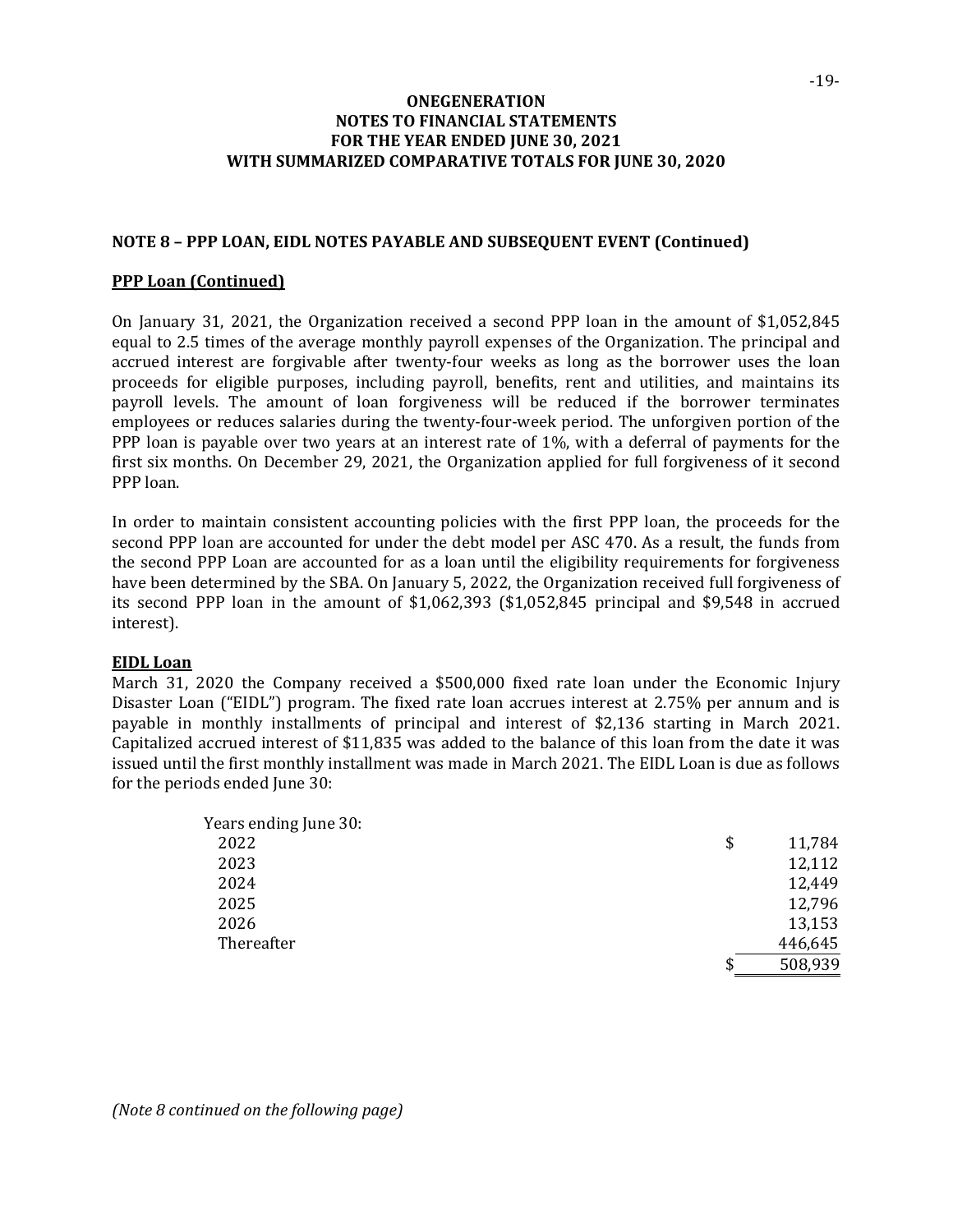#### **NOTE 9 – LEASE COMMITMENTS**

The Organization leases equipment for use in its day-to-day operations under noncancelable agreements which are accounted for as an operating lease. The lease is currently scheduled to expire on March 25, 2025. The monthly lease payment is \$856. The following is a schedule of minimum future lease payments as of June 30, 2021.

| Years ending June 30: |              |  |
|-----------------------|--------------|--|
| 2022                  | \$<br>10,266 |  |
| 2023                  | 10,266       |  |
| 2024                  | 10,266       |  |
| 2025                  | 7,700        |  |
|                       | 38,498<br>\$ |  |

Rent expense for the years ended June 30, 2021 and 2020 was \$54,253 and \$40,863, respectively.

#### **NOTE 10 – RETIREMENT PLAN**

ONEgeneration contributes to a 403(b) retirement plan ("the Plan") for the benefit of all eligible employees, as defined. The ONEgeneration makes matching contributions to the Plan as determined by the Organization. Retirement plan expense for the years ended June 30, 2021 and 2020 was \$41,448 and \$44,322, respectively.

#### **NOTE 11– NET ASSETS WITH DONOR RESTRICTIONS**

Net assets with donor restrictions are restricted for the following purposes or periods, as of June 30:

|                                                   | 2021         | 2020      |
|---------------------------------------------------|--------------|-----------|
| Subject to expenditure for the specified purpose: |              |           |
| Capital projects                                  | \$<br>24,000 | 490,400   |
| Direct services                                   | 830,372      | 686,705   |
| Subject to the passage of time:                   | 190,000      | 250,000   |
|                                                   | 1,044,372    | 1,427,105 |

*(Note 8 continued on the following page)*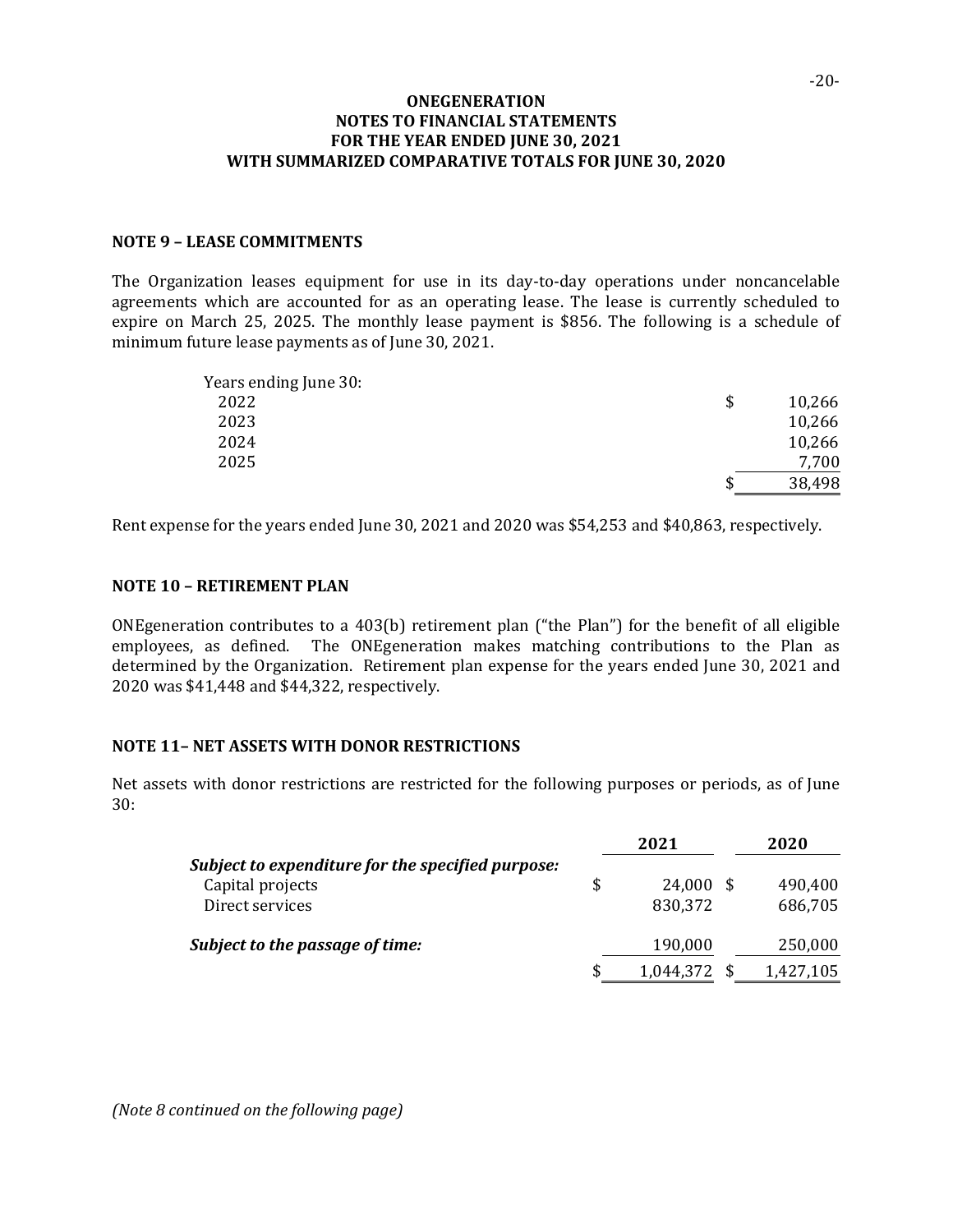#### **NOTE 12 – NET ASSETS RELEASED FROM DONOR RESTRICTIONS**

Net assets were released from donor restrictions by incurring expenses satisfying the restricted purposes or by occurrences of other events specified by donors.

|                                             |    | 2020      |         |
|---------------------------------------------|----|-----------|---------|
| <b>Expenditure for a specified purpose:</b> |    |           |         |
| Capital projects                            | \$ | 490,400   | 60,285  |
| Direct services                             |    | 686,705   | 600,500 |
| <b>Expiration of time restrictions:</b>     |    | 250,000   | 250,000 |
|                                             | \$ | 1,427,105 | 910,785 |

## **NOTE 13 – CONTRIBUTIONS IN‐KIND**

Contributed services are recognized if the services (a) create or enhance long-lived assets or (b) require specialized skills, are provided by individuals possessing those skills, and would typically need to be purchased if not provided by donation. A substantial number of volunteers have donated significant amounts of their time and services in the Organization's core activities. Only those amounts that meet the criteria above are recorded in the accompanying financial statements.

The fair value of in-kind services provided to ONEgeneration that do not meet the criteria for recognition in the Statements of Activities and Statements of Functional Expenses for the years ended June 30, 2021 and 2020 are as follows:

|                                                                 | 2021         | 2020    |
|-----------------------------------------------------------------|--------------|---------|
| In-kind services, calculated at \$19.05 per hour for volunteers |              |         |
| contributing services as care managers, house cleaners,         |              |         |
| shoppers, and clerical support and others                       | $300,380$ \$ | 264,595 |

During the years ended June 30, 2021 and 2020 the Organization received free rent for its corporate offices and day care center facilities in the amounts of \$570,494 and \$550,120, respectively. The contributions were recorded at their fair market value at the date of donation and are treated as conditional grants because the agreement are revocable by the grantor if the facilities are not used in accordance with the terms of the agreements. Equal amounts were also recorded as an expense. These lease agreements expire in October 2025 and 2040.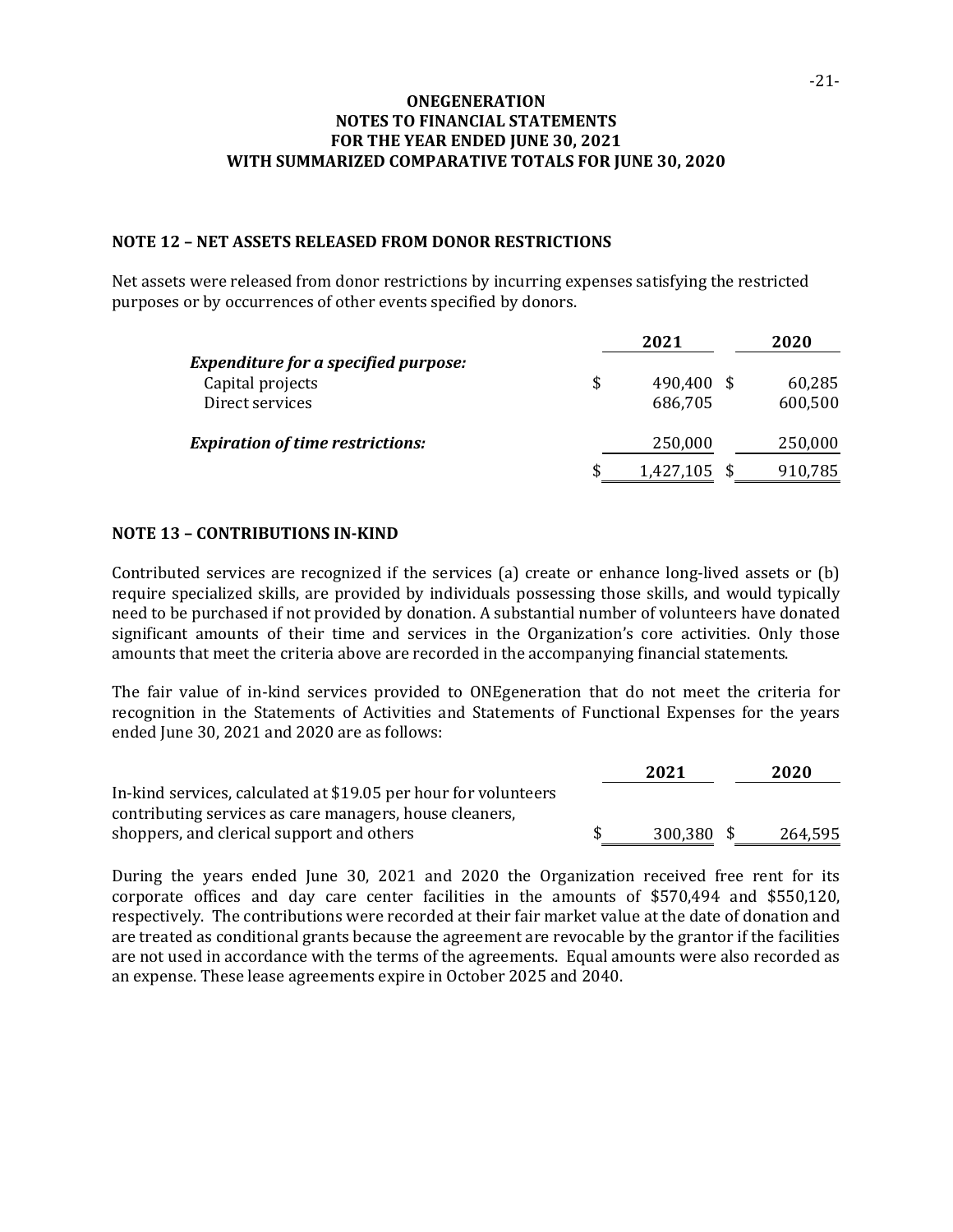#### **NOTE 14 – BOARD DESIGNATED RESERVE FUND**

The Organization has established a board designated savings fund to support operations in the event of operating shortfalls. Interest earned on the account will automatically be reinvested back into the board designated fund. Distributions from the account shall be made in accordance with the board's instructions on an as needed basis.

Balances in the fund as of June 30, 2021 and 2020 are as follows:

| 2021                   | 2020    |  |  |
|------------------------|---------|--|--|
| 811,733 \$<br>D<br>ັບປ | 510,360 |  |  |

Activity in the fund for the years ended June 30, 2021 and 2020 are as follows:

|                             | 2021          |  |         |  |  |
|-----------------------------|---------------|--|---------|--|--|
| Beginning balance           | \$<br>510,360 |  | 261,735 |  |  |
| Designations                | 300,000       |  | 250,000 |  |  |
| Interest income             | 1,373         |  | 1,360   |  |  |
| Transfers to operating fund |               |  | (2,735) |  |  |
| Ending balance              | \$<br>811,733 |  | 510,360 |  |  |

## **NOTE 15 – AVAILABILITY OF FINANCIAL ASSETS**

The following reflects The Organization's financial assets as of June 30, 2021 and 2020, reduced by amounts not available for general use because of contractual or donor-imposed restrictions within one year of the balance sheet date. Amounts not available include amounts set aside for long-term investing in the board designated funds that could be drawn upon if the governing board approves that action. However, amounts already appropriated from the board designated funds for general expenditure within one year of June 30, 2021 have not been subtracted as unavailable.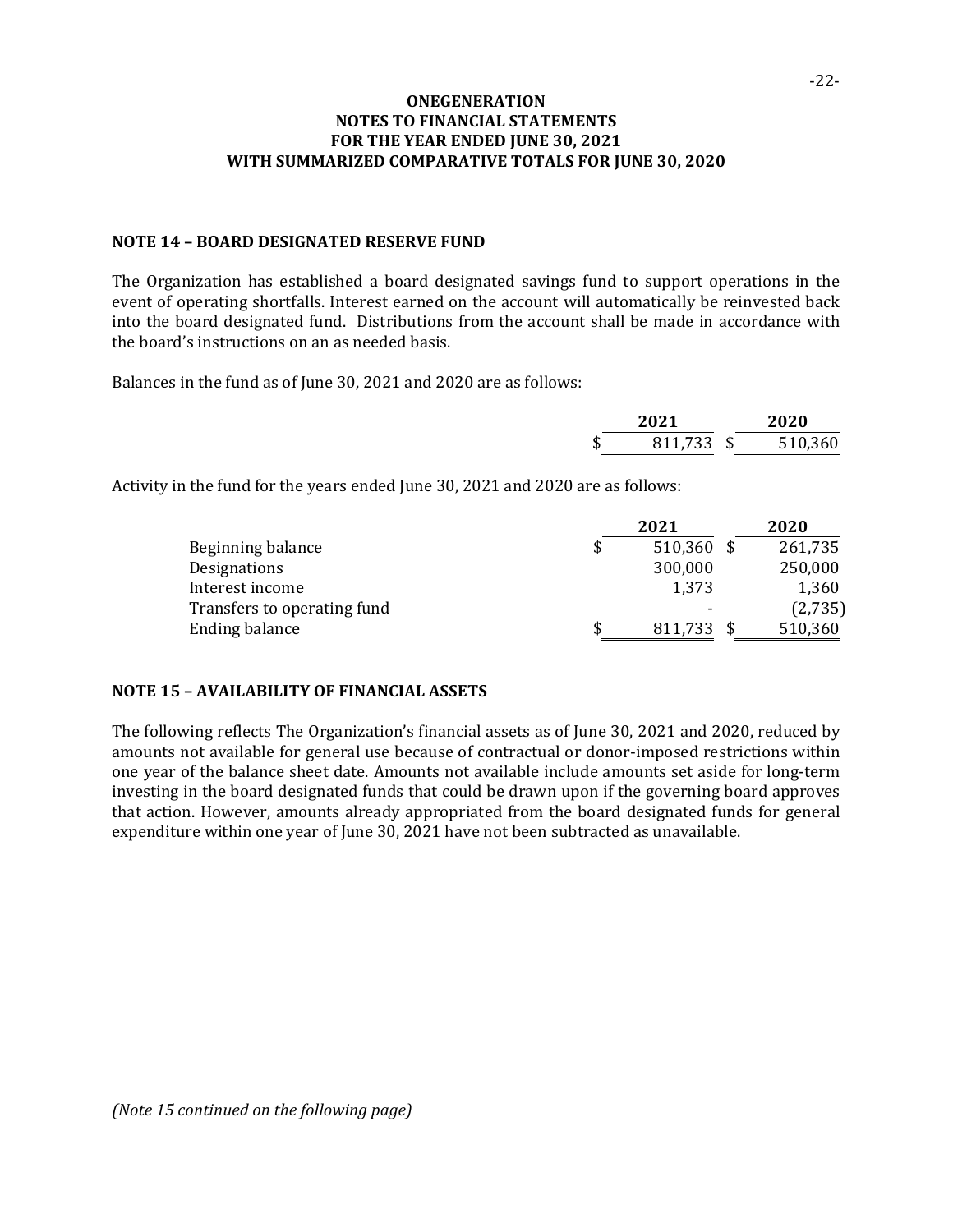## **NOTE 15 – AVAILABILITY OF FINANCIAL ASSETS (Continued)**

The Organization's financial assets available within one year of June 30, 2021 and 2020 for general expenditure are as follows:

| Financial assets, at year end                   | 2021               | 2020        |
|-------------------------------------------------|--------------------|-------------|
| Cash and cash equivalents                       | \$<br>1,137,799 \$ | 1,187,465   |
| Investments - board designated                  | 801,373            | 500,000     |
| Grants, pledges, and fees receivable - current  | 1,693,922          | 1,358,853   |
| Less those unavailable for general expenditures |                    |             |
| within one year due to:                         |                    |             |
| Contractual or donor-imposed restrictions:      |                    |             |
| Restricted by donor with purpose restrictions   | (1,044,372)        | (1,427,105) |
| <b>Board designations:</b>                      |                    |             |
| Reserve fund                                    | (811, 733)         | (510, 360)  |
| Total                                           | \$<br>1,776,989    | 1,108,853   |

#### **NOTE 16 – LITIGATION**

The Organization may be subject to certain outside claims and litigation arising in the ordinary course of business. In the opinion of the Organization's management and its counsel, there are no matters which could have a material effect on the accompanying financial statements.

## **NOTE 17 – SUBSEQUENT EVENTS**

Events subsequent to June 30, 2021 have been evaluated through March 22, 2022, the date at which the Organization's audited financial statements were available to be issued. Except as described in Notes 7 and 8 above, no events requiring disclosures have occurred through this date.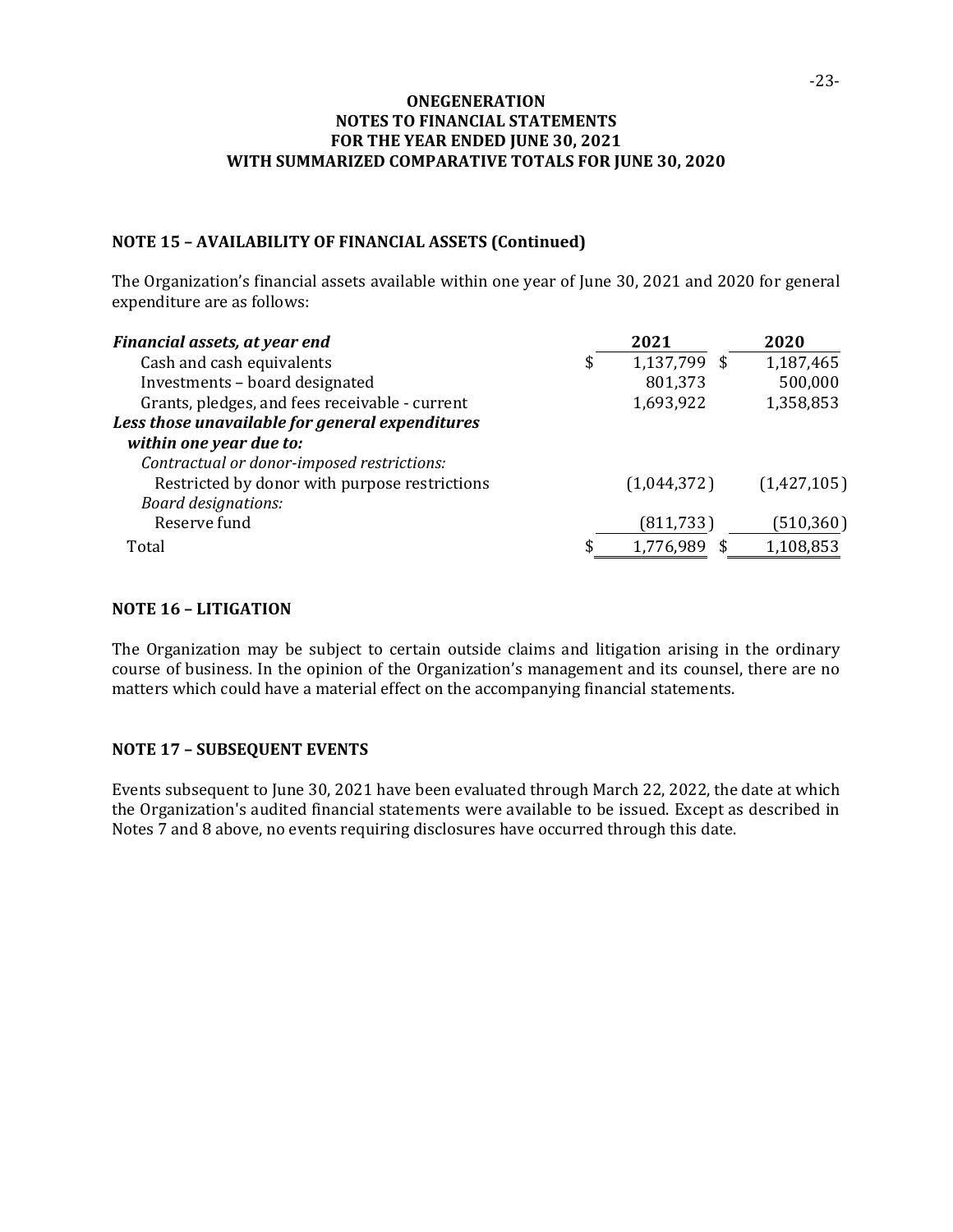#### **ONEGENERATION SCHEDULE OF EXPENDITURES OF FEDERAL AWARDS FOR THE YEAR ENDED JUNE 30, 2021 (WITH EXPENDITURES OF CERTAIN NON‐FEDERAL AWARDS)**

| Federal Grantor/                                            | Federal     |                  |                 |
|-------------------------------------------------------------|-------------|------------------|-----------------|
| Pass-through Grantor                                        | <b>CFDA</b> | Contract         | Total           |
| Program Title                                               | Number      | Number           | Expenditures    |
| <b>Federal award expenditures</b>                           |             |                  |                 |
| U.S. Department of Health and Human Services:               |             |                  |                 |
| Special programs for the aging (Aging Cluster)              |             |                  |                 |
| Pass-through, City of Los Angeles Department of Aging:      |             |                  |                 |
| Title III B, Social Services                                | 93.044      | C-137369         | \$<br>282,994   |
| Title III C-1, Congregate Meals                             | 93.045      | C-137369         | 613,972         |
| Title III C-2, Home Delivered Meals                         | 93.045      | C-137369         | 742,076         |
| Title III CARES Act Emergency Meals                         | 93.045      | C-137369         | 376,360         |
| Title III CARES Act III-B                                   | 93.044      | C-137369         | 98,600          |
| Title III Dignity at Home Fall Prevention Program           | 93.044      | C-137369         | 3,411           |
| Title III C-1, NSIP - Nutrition Services Incentives Program | 93.053      | C-137369         | 40,557          |
| Title III C-2, NSIP - Nutrition Services Incentives Program | 93.053      | C-137369         | 46,980          |
|                                                             |             |                  | 2,204,950       |
| <b>Administration for Community Living</b>                  |             |                  |                 |
| Pass-through, County of Los Angeles, Workforce              |             |                  |                 |
| Development, Aging and Community Services                   |             |                  |                 |
| <b>Supportive Services Program</b>                          | 93.044      | SSP192011        | 50,229          |
| Elderly Nutrition Program for Home-Delivered Meals          | 93.045      | SSP192011        | 387,463         |
| National Family Caregiver Support Program                   | 93.052      | SSP192011        | 5,341           |
|                                                             |             |                  | 443,033         |
| Administration for Community Living                         | 93.470      | 90ADP10016-01-00 | 368,047         |
| Total U.S. Department of Health and Human Services:         |             |                  | 3,016,030       |
|                                                             |             |                  |                 |
| <b>U.S. Department of Agriculture</b>                       |             |                  |                 |
| Pass-through, County of Los Angeles, Workforce              |             |                  |                 |
| Development, Aging and Community Services                   |             |                  |                 |
| Expanding California Fresh Program Services                 | 10.561      | ECFP19202        | 6,657           |
|                                                             |             |                  |                 |
| U.S. Department of Housing and Urban Development            |             |                  |                 |
| Pass-through, City of Los Angeles Department of Aging:      |             |                  |                 |
| <b>CDBG HCID Emergency Meals</b>                            | 14.218      | C-137525         | 122,100         |
| Evidence Based Program (07/01/2020-03/31/2021)              | 14.218      | C-137525         | 53,710          |
| Evidence Based Program (04/01/2021-06/30/2021)              | 14.218      | C-137525         | 18,750          |
| Total U.S. Department of Housing and Urban Development      |             |                  | 194,560         |
|                                                             |             |                  |                 |
| <b>Total federal award expenditures</b>                     |             |                  | 3,217,247       |
| Non-federal award expenditures                              |             |                  |                 |
| City of Los Angeles Department of Aging:                    |             |                  |                 |
| Proposition A, Transportation Assistance Program            | N/A         | C-137369         | 321,483         |
| <b>Total non-federal award expenditures</b>                 |             |                  | 321,483         |
|                                                             |             |                  |                 |
| Total federal and non-federal award expenditures            |             |                  | \$<br>3,538,730 |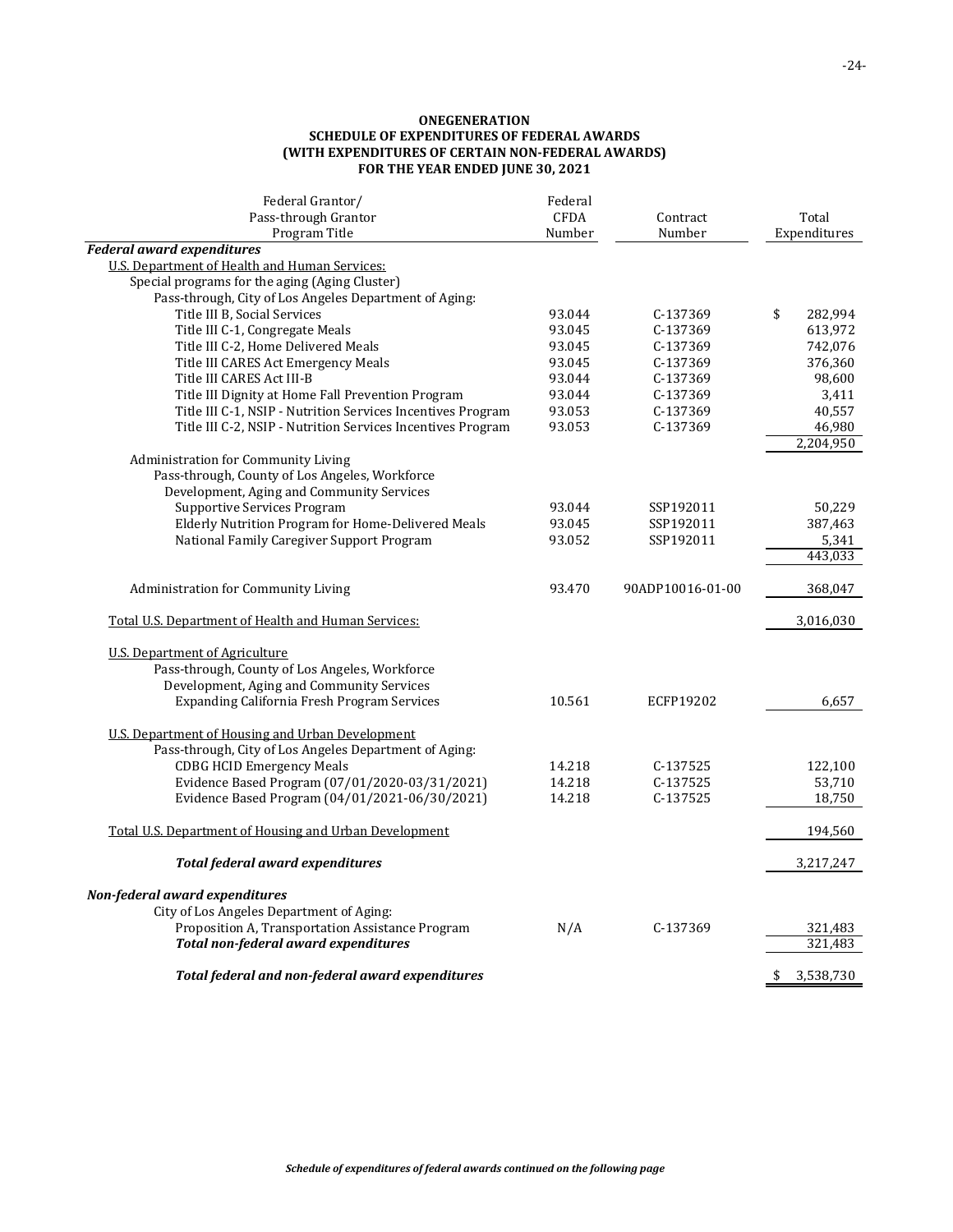## **ONEGENERATION NOTES TO SCHEDULE OF EXPENDITURES OF FEDERAL AWARDS (WITH EXPENDITURES OF NON‐FEDERAL AWARDS) FOR THE YEAR ENDED JUNE 30, 2021**

#### *Note 1 ‐ Basis of Presentation*

The accompanying schedule of expenditures of federal awards (the "Schedule") includes the federal grant activity of ONEgeneration (the Organization) under programs of the federal government for the year ended June 30, 2021. The information in this Schedule is presented in accordance with the requirements of Title 2 U.S. Code of Federal Regulations (CFR) Part 200, Uniform Administrative Requirements, Cost Principles, and Audit Requirements for Federal Awards (Uniform Guidance). Because the Schedule presents only a selected portion of the operations of the Organization, it is not intended to and does not present the financial position, changes in net assets or cash flows of the Organization.

## *Note 2 ‐ Summary of Significant Accounting Policies*

Expenditures reported on the Schedule are reported on the accrual basis of accounting. Such expenditures are recognized following the cost principles contained in the Uniform Guidance, wherein certain types of expenditures are not allowable or limited or are limited as to reimbursement. Pass-through entity identifying numbers are presented where available.

#### *Note 3 ‐ Contingencies*

Under the terms of federal, state and county grants, additional audits may be requested by the grantor agencies, and certain costs may be questioned as not being appropriate expenditures under the terms of the grants. Such audits could lead to a request for reimbursement to the grantor agencies.

## *Note 4 – Relationship to basic financial statements*

Federal, state, and county award expenditures are reported on the consolidated statements of functional expenses as program services and management and general. In certain programs, the expenditures reported in the basic consolidated financial statements may differ from the expenditures reported in the schedule of expenditures of Federal, state, and county awards due to program expenditures exceeding grant or contract budget limitations which are not included as Federal, state, and county awards and differences between generally accepted accounting principles and applicable government regulations regarding eligible program expenditures.

#### *Note 5 – Indirect cost rate*

ONEgeneration uses the 10% deminimus indirect cost rate on its Title III grants.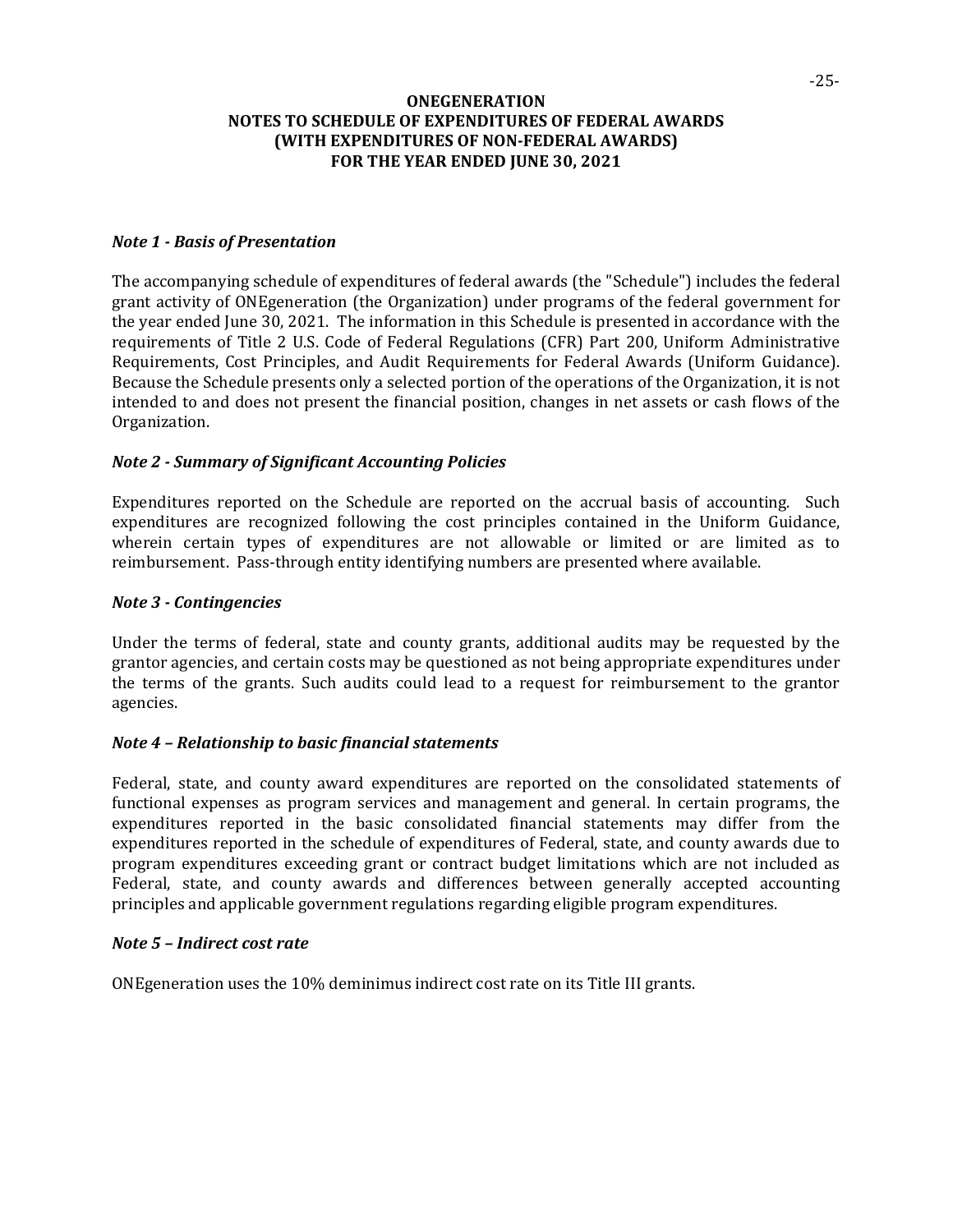

www.ozurovichandassociates.com

## **REPORT ON INTERNAL CONTROL OVER FINANCIAL REPORTING AND ON COMPLIANCE AND OTHER MATTERS BASED ON AN AUDIT OF FINANCIAL STATEMENTS PERFORMED IN ACCORDANCE WITH** *GOVERNMENT AUDITING STANDARDS*

## **INDEPENDENT AUDITOR'S REPORT**

To the Board of Directors of ONEgeneration Van Nuys, California

We have audited in accordance with auditing standards generally accepted in the United States of America and the standards applicable to financial audits contained in *Government Auditing Standards*, issued by the Comptroller General of the United States, the financial statements of ONEgeneration, which comprise the statement of financial position as of June 30, 2021, and the related statements of activities, functional expenses, and cash flows for the year then ended, and the related notes to the financial statements and have issued our report thereon dated March 22, 2022.

## *Internal Control over Financial Reporting*

In planning and performing our audit of the financial statements, we considered ONEgeneration's internal control over financial reporting (internal control) as a basis for designing audit procedures that are appropriate in the circumstances for the purpose of expressing our opinion on the financial statements, but not for the purpose of expressing an opinion on the effectiveness of ONEgeneration's internal control. Accordingly, we do not express an opinion on the effectiveness of ONEgeneration's internal control.

A *deficiency in internal control* exists when the design or operation of a control does not allow management or employees, in the normal course of performing their assigned functions, to prevent, or detect and correct misstatements on a timely basis. A *material weakness* is a deficiency, or a combination of deficiencies, in internal control, such that there is a reasonable possibility that a material misstatement of the entity's financial statements will not be prevented, or detected and corrected on a timely basis. A *significant deficiency* is a deficiency, or a combination of deficiencies, in internal control that is less severe than a material weakness, yet important enough to merit attention by those charged with governance.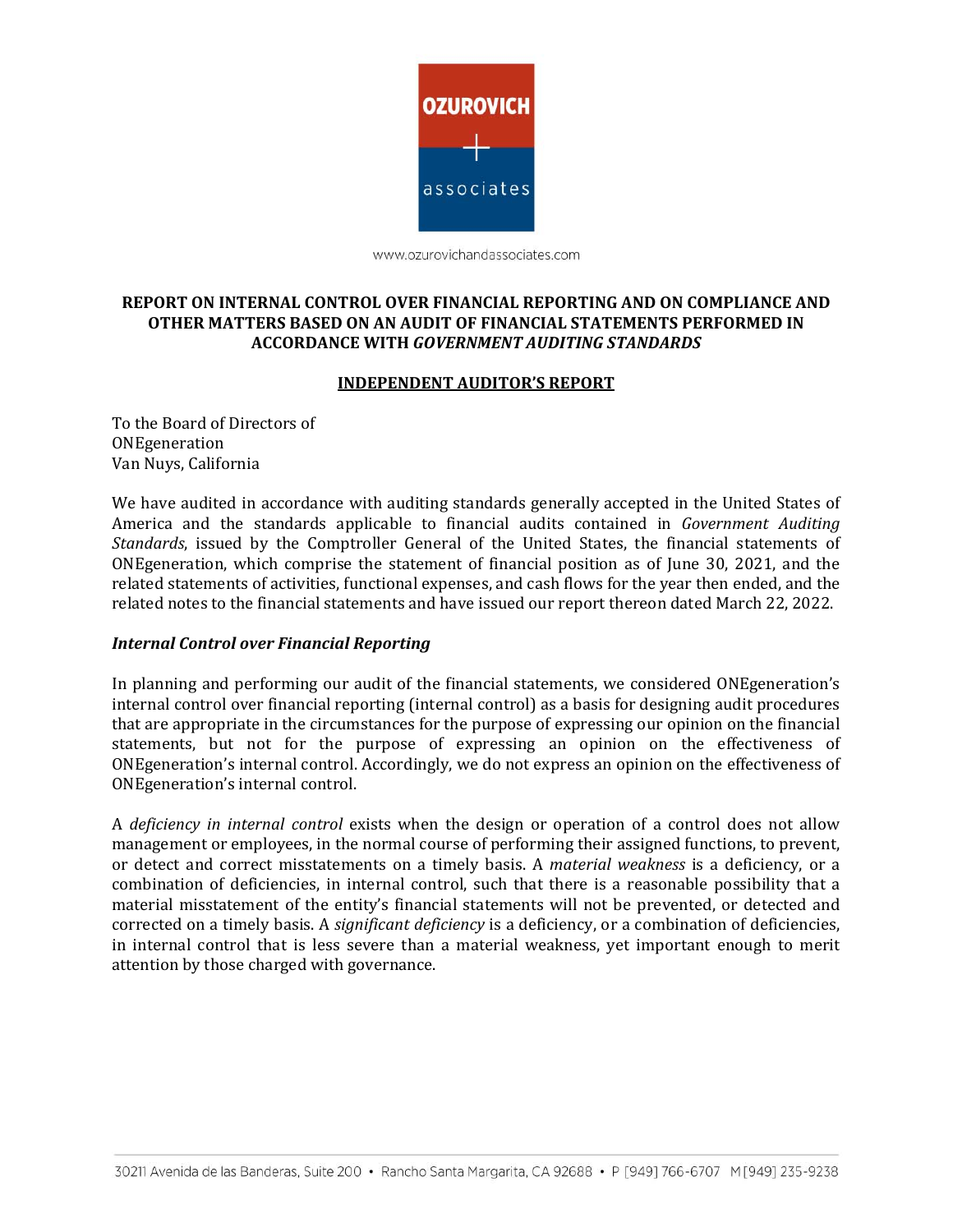Our consideration of internal control was for the limited purpose described in the first paragraph of this section and was not designed to identify all deficiencies in internal control that might be material weaknesses or significant deficiencies. Given these limitations, during our audit, we did not identify any deficiencies in internal control that we consider to be material weaknesses. However, material weaknesses may exist that have not been identified.

## *Compliance and Other Matters*

As part of obtaining reasonable assurance about whether ONEgeneration's financial statements are free from material misstatement, we performed tests of its compliance with certain provisions of laws, regulations, contracts, and grant agreements, noncompliance with which could have a direct and material effect on the financial statements. However, providing an opinion on compliance with those provisions was not an objective of our audit and, accordingly, we do not express such an opinion. The results of our tests disclosed no instances of noncompliance or other matters that are required to be reported under *Government Auditing Standards*.

## *Purpose of this Report*

The purpose of this report is solely to describe the scope of our testing of internal control and compliance and the results of that testing, and not to provide an opinion on the effectiveness of the entity's internal control or on compliance. This report is an integral part of an audit performed in accordance with *Government Auditing Standards* in considering the entity's internal control and compliance. Accordingly, this communication is not suitable for any other purpose.

*Ozurovich & Associates*

Ozurovich & Associates Digitally signed by Ozurovich & Associates<br>
Ozurovich & Associates, 0, 0u, email

DN: cn=Ozurovich & Associates, o, ou, email=matt@ozandassociates.com, c=US Date: 2022.03.22 12:56:40 -07'00'

Rancho Santa Margarita, California March 22, 2022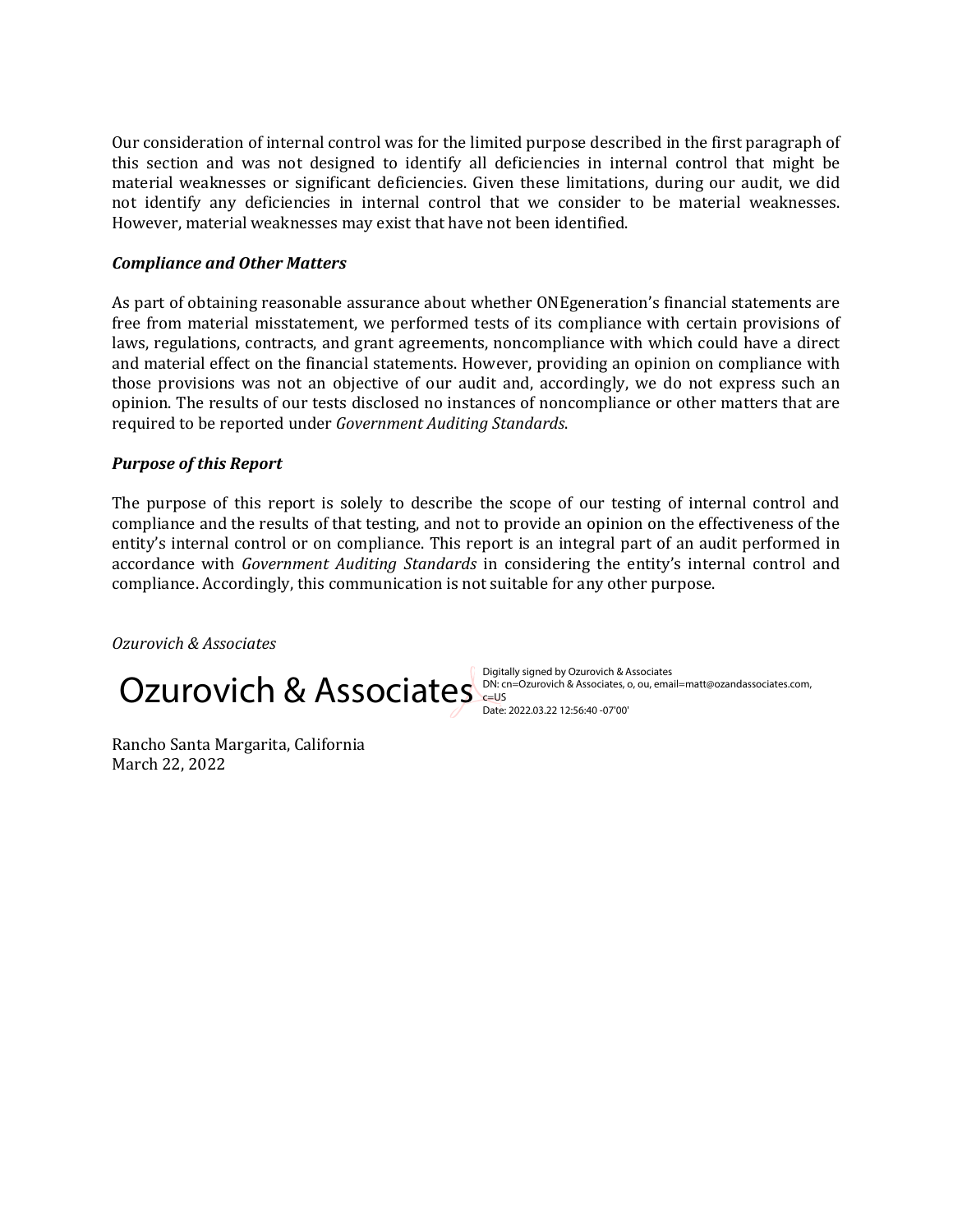

www.ozurovichandassociates.com

## **REPORT ON COMPLIANCE FOR EACH MAJOR FEDERAL PROGRAM AND REPORT ON INTERNAL CONTROL OVER COMPLIANCE IN ACCORDANCE WITH THE** *UNIFORM GUIDANCE*

## **INDEPENDENT AUDITOR'S REPORT**

To the Board of Directors of ONEgeneration Van Nuys, California

## **Report on Compliance for Each Major Federal Program**

We have audited ONEgeneration's compliance with the types of compliance requirements described in the *OMB Compliance Supplement* that could have a direct and material effect on each of ONEgeneration's major federal programs for the year ended June 30, 2021. ONEgeneration's major federal programs are identified in the summary of auditor's results section of the accompanying schedule of findings and questioned costs.

## *Management's Responsibility*

Management is responsible for compliance with federal statutes, regulations, and the terms and conditions of its federal awards applicable to its federal programs.

## *Auditor's Responsibility*

Our responsibility is to express an opinion on compliance for each of ONEgeneration's major federal programs based on our audit of the types of compliance requirements referred to above. We conducted our audit of compliance in accordance with auditing standards generally accepted in the United States of America; the standards applicable to financial audits contained in *Government Auditing Standards*, issued by the Comptroller General of the United States; and the audit requirements of Title 2 U.S. *Code of Federal Regulations* (CFR) Part 200, *Uniform Administrative Requirements, Cost Principles, and Audit Requirements for Federal Awards* (Uniform Guidance). Those standards and the Uniform Guidance require that we plan and perform the audit to obtain reasonable assurance about whether noncompliance with the types of compliance requirements referred to above that could have a direct and material effect on a major federal program occurred. An audit includes examining, on a test basis, evidence about ONEgeneration's compliance with those requirements and performing such other procedures as we considered necessary in the circumstances.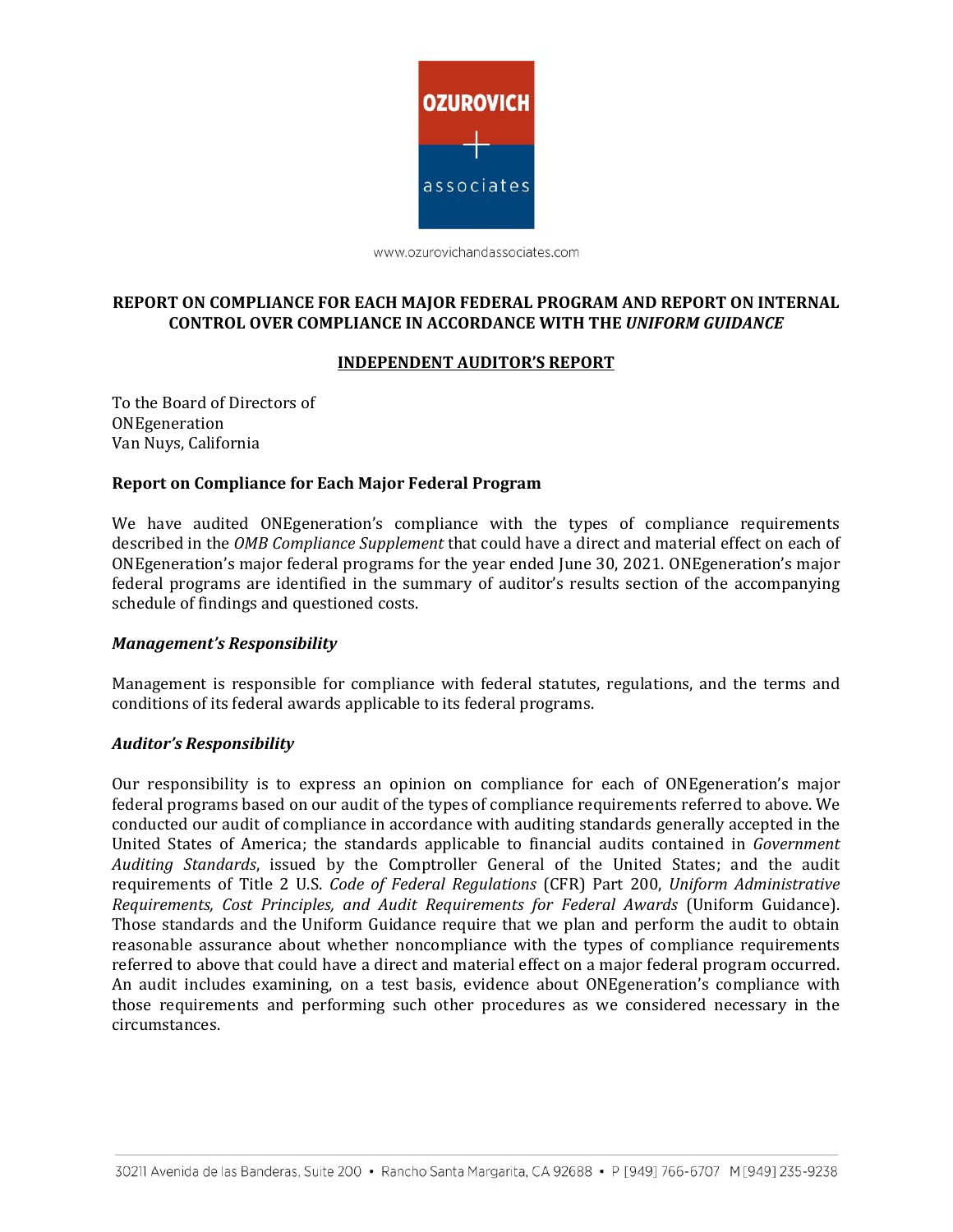We believe that our audit provides a reasonable basis for our opinion on compliance for each major federal program. However, our audit does not provide a legal determination of ONEgeneration's compliance.

## *Opinion on Each Major Federal Program*

In our opinion, ONEgeneration complied, in all material respects, with the types of compliance requirements referred to above that could have a direct and material effect on each of its major federal programs for the year ended June 30, 2021.

## **Report on Internal Control over Compliance**

Management of ONEgeneration is responsible for establishing and maintaining effective internal control over compliance with the types of compliance requirements referred to above. In planning and performing our audit of compliance, we considered ONEgeneration's internal control over compliance with the types of requirements that could have a direct and material effect on each major federal program to determine the auditing procedures that are appropriate in the circumstances for the purpose of expressing an opinion on compliance for each major federal program and to test and report on internal control over compliance in accordance with the Uniform Guidance, but not for the purpose of expressing an opinion on the effectiveness of internal control over compliance. Accordingly, we do not express an opinion on the effectiveness of ONEgeneration's internal control over compliance.

A *deficiency in internal control over compliance* exists when the design or operation of a control over compliance does not allow management or employees, in the normal course of performing their assigned functions, to prevent, or detect and correct, noncompliance with a type of compliance requirement of a federal program on a timely basis. A *material weakness in internal control over compliance* is a deficiency, or combination of deficiencies, in internal control over compliance, such that there is a reasonable possibility that material noncompliance with a type of compliance requirement of a federal program will not be prevented, or detected and corrected, on a timely basis. A *significant deficiency in internal control over compliance* is a deficiency, or a combination of deficiencies, in internal control over compliance with a type of compliance requirement of a federal program that is less severe than a material weakness in internal control over compliance, yet important enough to merit attention by those charged with governance.

Our consideration of internal control over compliance was for the limited purpose described in the first paragraph of this section and was not designed to identify all deficiencies in internal control over compliance that might be material weaknesses or significant deficiencies. We did not identify any deficiencies in internal control over compliance that we consider to be material weaknesses. However, material weaknesses may exist that have not been identified.

The purpose of this report on internal control over compliance is solely to describe the scope of our testing of internal control over compliance and the results of that testing based on the requirements of the Uniform Guidance. Accordingly, this report is not suitable for any other purpose.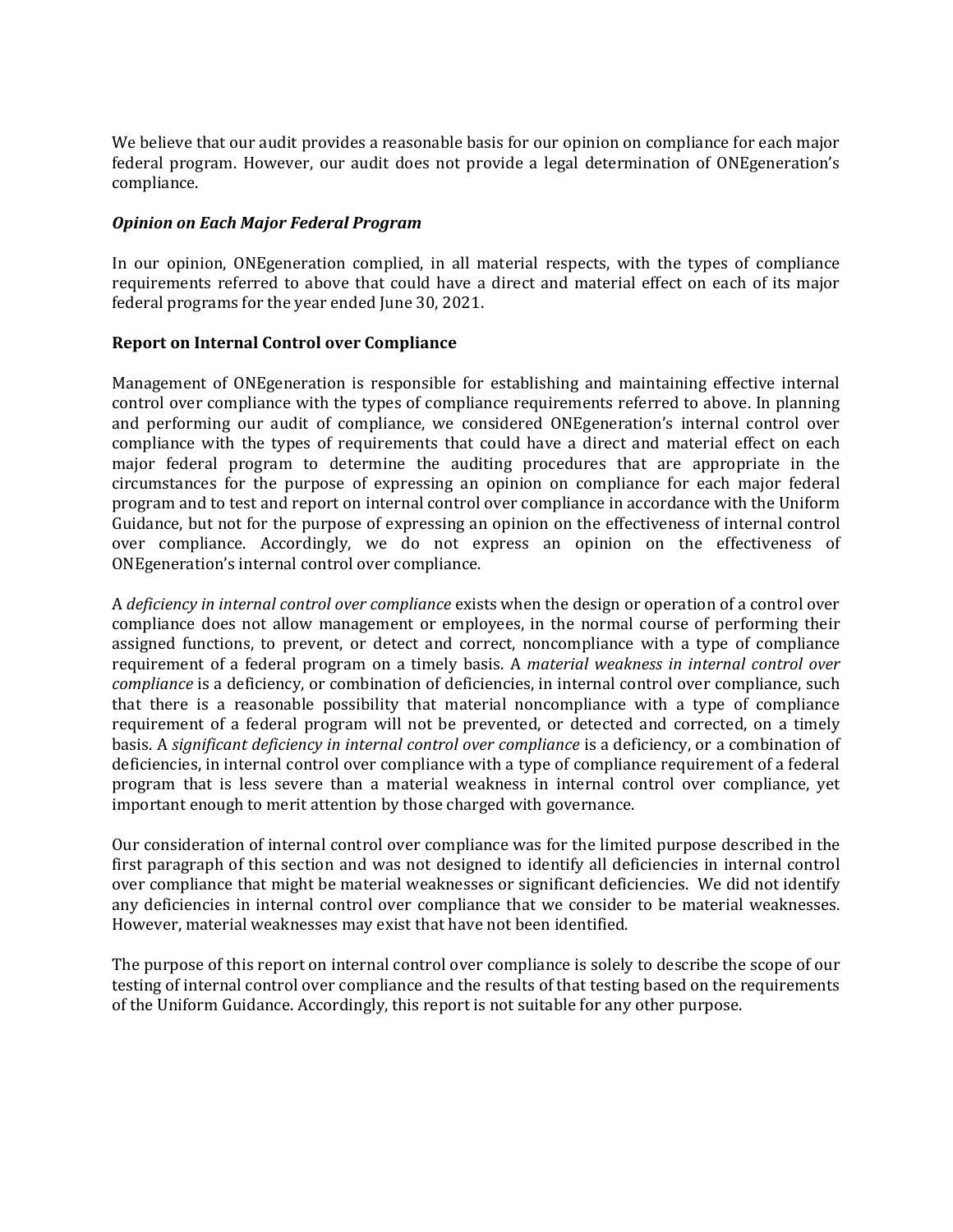*Ozurovich & Associates*

# $O$ zurovich  $\&$  Associates Digitally signed by Ozurovich & Associates (a) concert and  $\&$  Associates (a) concert and  $\&$  Associates (a) concert and  $\&$  Associates (a) concert and  $\&$  Associates (a) concert and  $\&$  A

DN: cn=Ozurovich & Associates, o, ou, email=matt@ozandassociates.com, c=US Date: 2022.03.22 12:56:27 -07'00'

Rancho Santa Margarita, California March 22, 2022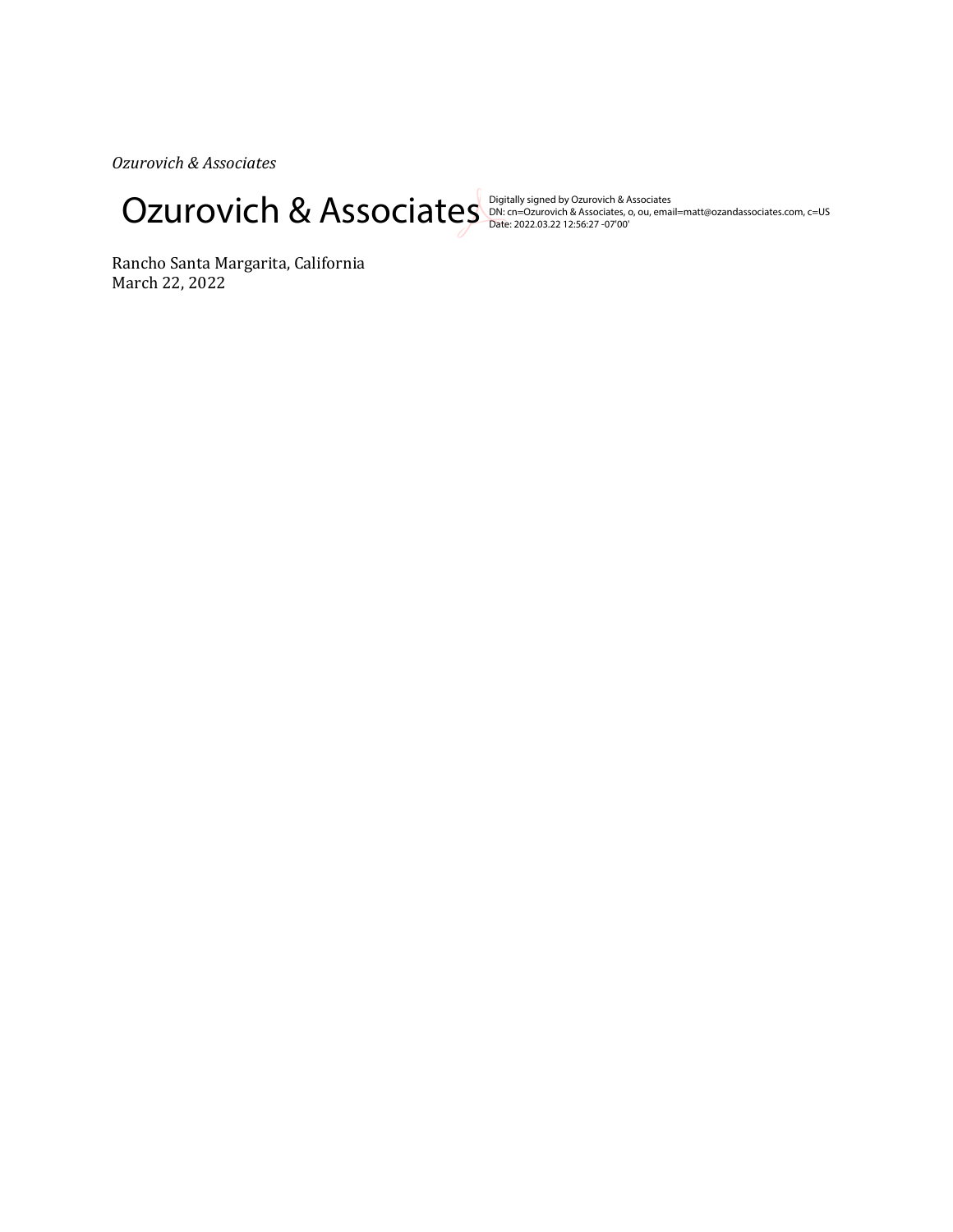## **ONEGENERATION SCHEDULE OF FINDINGS AND QUESTIONED COSTS FOR THE YEAR ENDED JUNE 30, 2021**

#### **PART I ‐ SUMMARY OF AUDIT RESULTS**

- 1. The auditor's report expresses an unmodified opinion on the financial statements of ONEgeneration.
- 2. No significant deficiencies relating to the audit of the financial statements are reported in the Independent Auditors' Report on Internal Control over Financial Reporting and on Compliance and Other Matters Based on an Audit of Financial Statements Performed in Accordance with *Government Auditing Standards.*
- 3. No instances of noncompliance material to the financial statements of the ONEgeneration were disclosed during the audit.
- 4. No significant deficiencies relating to the audit of the major federal award programs are reported in the Independent Auditor's Report on Compliance with Requirements Applicable to each Major Program and Internal Control over Compliance In Accordance With the Uniform Guidance.
- 5. The auditor's report on compliance for the U.S. Department of Health and Human Services Special Programs for the Aging – Title III Part B, Grants for Supportive Services and Senior Centers, Title III Part C Nutrition Services, and, the Nutrition Services Incentive Program, passed-through the City of Los Angeles Department of Aging grant expresses an unmodified opinion.
- 6. There are no audit findings relative to the major federal awards program for the ONEgeneration.
- 7. The programs tested as a major program were the U.S. Department of Health and Human Services Special Programs for the Aging – Title III Part B, Grants for Supportive Services and Senior Centers, Title III Part C Nutrition Services, the Nutrition Services Incentive Program, Title III CARES Act Emergency Meals Program, Title III CARES Act III-B Program, and the Dignity at Home Fall Prevention Program passed-through the City of Los Angeles Department of Aging, CFDA #'s 93.044, 93.045, and 93.053.
- 8. The threshold for distinguishing Types A and B programs was \$750,000.
- 9. ONEgeneration did qualify as a low-risk auditee.
- **PART II ‐ FINANCIAL STATEMENT FINDINGS** None

#### **PART III ‐ FEDERAL AWARDS FINDINGS AND QUESTIONED COSTS** None

**PART IV ‐ PRIOR YEAR AUDIT FINDINGS‐MAJOR FEDERAL AWARD PROGRAMS AUDIT** None